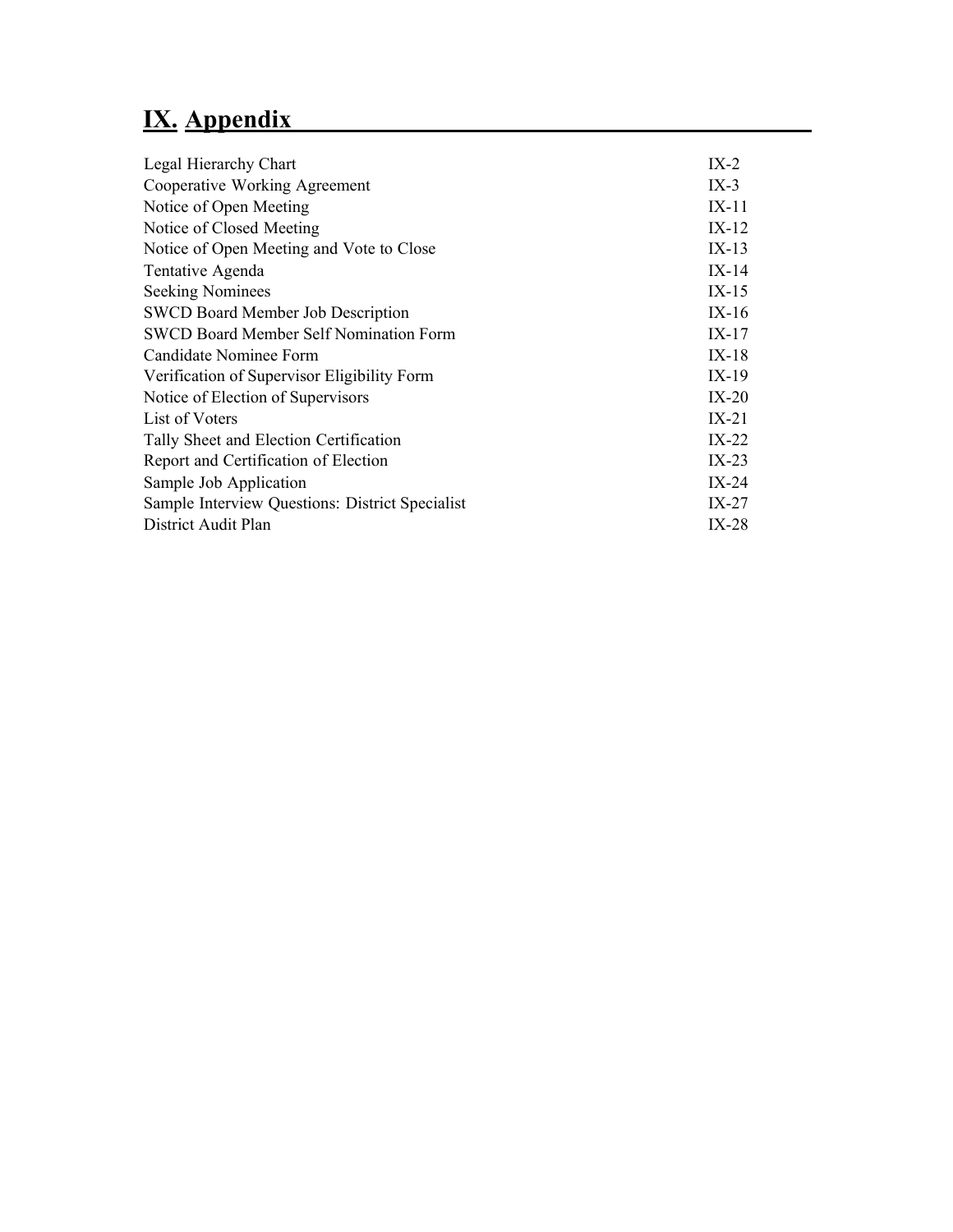# **LEGAL HIERARCHY CHART**

#### Missouri Constitution

# Article IV – EXECUTIVE DEPARTMENT, Section 47(a) Sales and Use Tax levied for Soil and Water Conservation: all laws, rules and policies must adhere to the Missouri Constitution (Article IV)

**↓**

Missouri Revised Statutes (Laws)

Missouri Revised Statutes, Chapter 278 – Soil Conservation: all of these laws must adhere to the Missouri Constitution (Article IV)

**↓**

#### Code of State Regulations (Rules)

Missouri Code of State Regulations, Title 10, Division 70 – Soil and Water Districts Commission: all of these rules must adhere to the Missouri Revised Statutes (Chapter 278), and the Missouri Constitution (Article IV)

# **↓**

### Commission Policy

The Soil and Water Districts Commission formulates policies and general programs for the saving of Missouri soil and water and allocates funds to districts: all commission policies must adhere to the Missouri State Code of Regulations (Title 10, Chapter 70), the Missouri Revised Statutes (Chapter 278), and the Missouri Constitution (Article IV)

# **↓**

#### District Policy

Soil and Water Conservation District boards establish district policies and procedures: all district policies must adhere to the Soil and Water Districts Commission policies, the Missouri Code of State Regulations (Title 10, Chapter 70), the Missouri Revised Statutes (Chapter 278), and the Missouri Constitution (Article IV)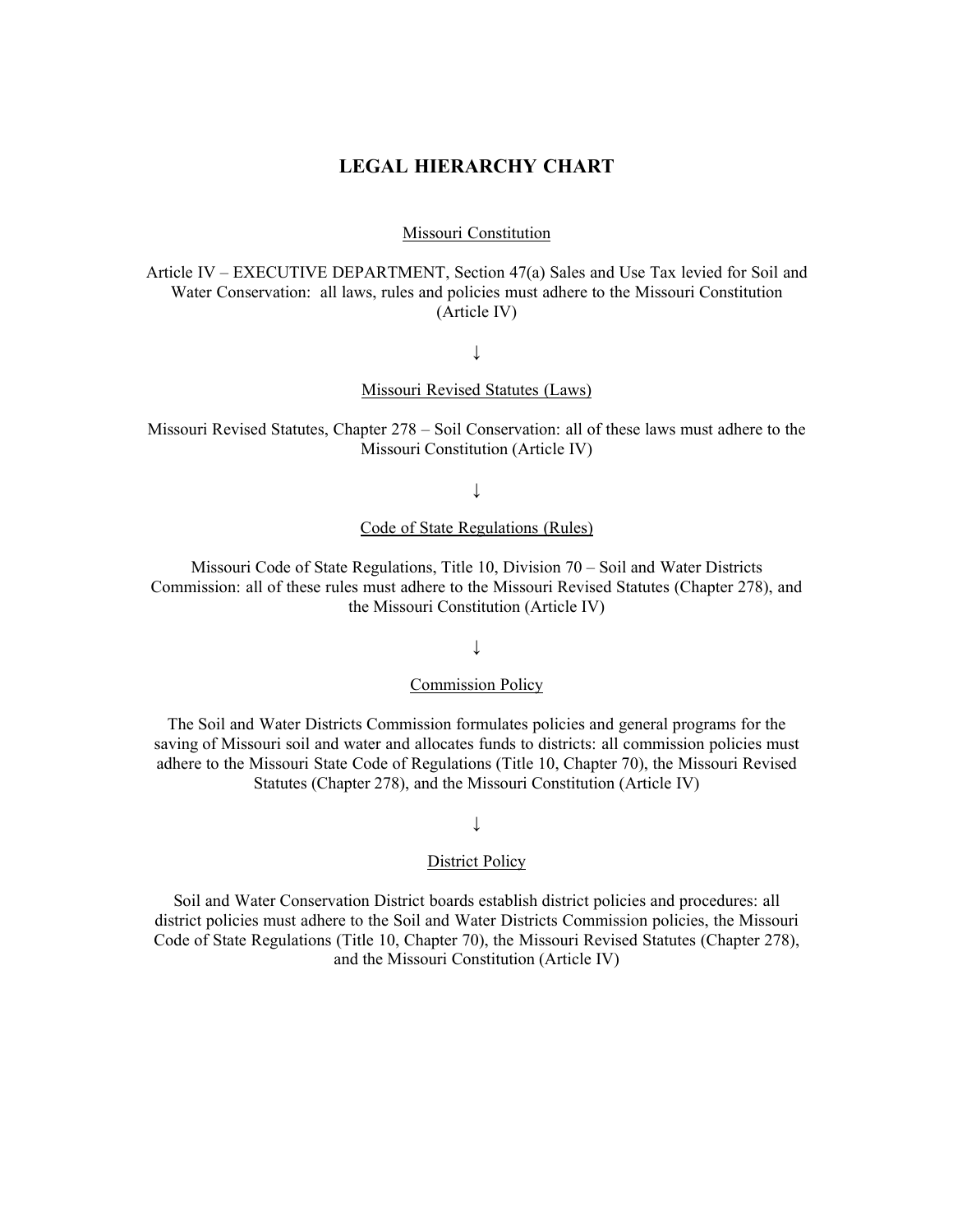# **COOPERATIVE WORKING AGREEMENT Between the NATURAL RESOURCES CONSERVATION SERVICE UNITED STATES DEPARTMENT OF AGRICULTURE And**

# **THE COUNTY SOIL AND WATER CONSERVATION DISTRICT and THE MISSOURI SOIL AND WATER DISTRICTS COMMISSION and THE MISSOURI DEPARTMENT OF NATURAL RESOURCES**

# **For their Cooperation in the Conservation of Natural Resources**

THIS AGREEMENT is between the Natural Resources Conservation Service (NRCS), an agency of the United States Department of Agriculture (USDA), referred to as the "Service" and the local County Soil and Water Conservation District referred to as the "District," and the Missouri Soil and Water Districts Commission referred to as the "Commission," and the Missouri Department of Natural Resource's Soil and Water Conservation Program referred to as the "Department," herein jointly referred to as the "Partnership" or "Partner/s."

# **PURPOSE AND SCOPE**

The purpose of this agreement is to replace any previous Memorandum of Understanding or Cooperative Working Agreements between the USDA's NRCS, the Soil and Water Conservation District, and the Soil and Water Districts Commission of Missouri. This cooperative working agreement documents those areas of common interest to the state, Federal, and local partnership in natural resource conservation. The purpose of this Cooperative Working Agreement is to define the roles and responsibilities of the **Partnership** in addressing the specific natural resource conservation needs of our customers.

The customers of the **Partnership** are individual landowners, other land users, Federal and state land management agencies, local units of government, and the general public.

This agreement is not a legally binding document, but a mutual pledge of cooperation in providing leadership and assistance in natural resource conservation.

Each **Partner** may have specific responsibilities and function differently, yet will rely on each other for the successful delivery system of conservation programs related to improving and protecting Missouri's natural resources.

An Operational Agreement may be developed by the **Partners** at the local level that outlines specific policy and procedures as agreed upon by all partners involved.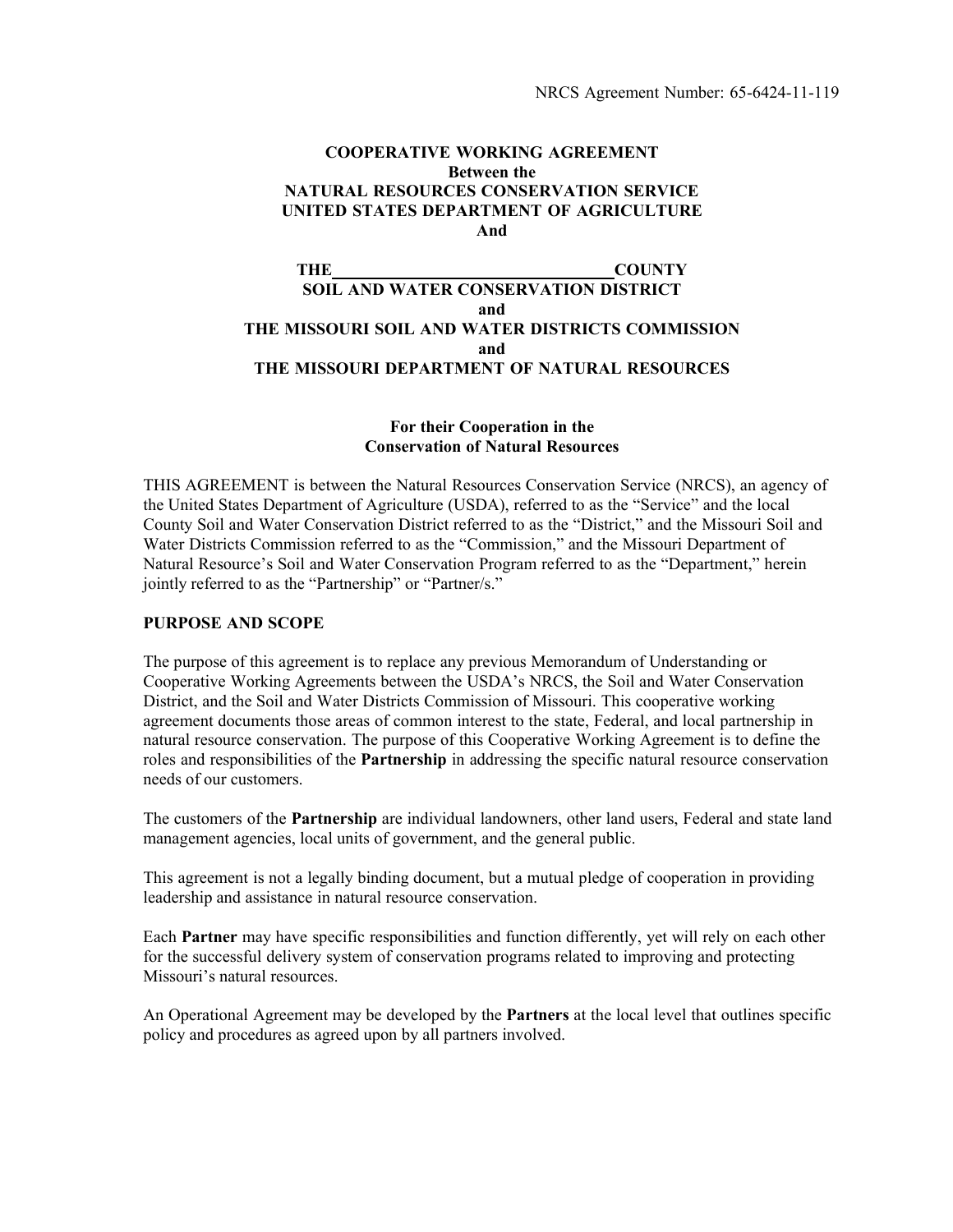# **MISSION**

The mission of the conservation **Partnership** is to provide leadership and administer programs to help people conserve, improve, and sustain our natural resources and environment.

# **VISION**

It is our intent to be leaders in providing quality, innovative service for the conservation and enhancement of Missouri's natural resources.

# **COMMUNICATION**

Good communication is the basis of success in carrying out the goals and objectives of this Cooperative Working Agreement among the conservation **Partners**. Since it is a partnership, communication is a vital part of the cooperation that is necessary for the **Partners'** programs to be implemented and administered successfully. All aspects of the conservation **Partners'** programs are dependent upon using communication in an effective and positive way, whether it is between the **Partners** themselves or at the level of the customer. The conservation **Partners** will examine their communication needs and find the most effective ways to establish and maintain good communication practices in order to deliver the best programs and services possible.

# **AUTHORITIES, STATUTES, LAWS**

The **Service** is authorized to cooperate and furnish assistance to the parties in the conservation of natural resources as provided in the Soil Conservation and Domestic Allotment Act, 16 United States Code (USC), Section 590; The Department of Agriculture Reorganization Act of 1994, Public Law 103-354; and Secretary's Memorandum No. 1010-1, Reorganization of the Department of Agriculture, dated October 20, 1994.

The **District** has been organized pursuant to the "Missouri Soil and Water Conservation Districts Law" [278.060 – 278.155, Missouri Revised Statute (RSMo)] to promote all reasonable measures for the saving of soil and protecting the water resources within that soil and water conservation district and to exercise all public powers in connection with soil and water conservation objectives. The **District** is also responsible for the administration and accountability of local or other funds secured by the district.

The **Commission** is authorized by "The Soil and Water Conservation Districts Law" (278.060 – 278.155, RSMo) to formulate policies and general programs for the saving of Missouri's soil and protecting the water resources by the soil and water conservation districts and to exercise all public powers in connection with soil and water conservation.

The **Department** is charged with developing a budget for the Soil and Water Conservation Program under the authority granted under the "Omnibus State Reorganization Act of 1974." The **Department** is also responsible for the administration and accountability of the funds collected and/or provided through the department.

# **ROLES AND RESPONSIBILITIES**

The **Service** provides technical assistance through local soil and water conservation districts to assist land users in the conservation and management of natural resources utilizing the Service Standards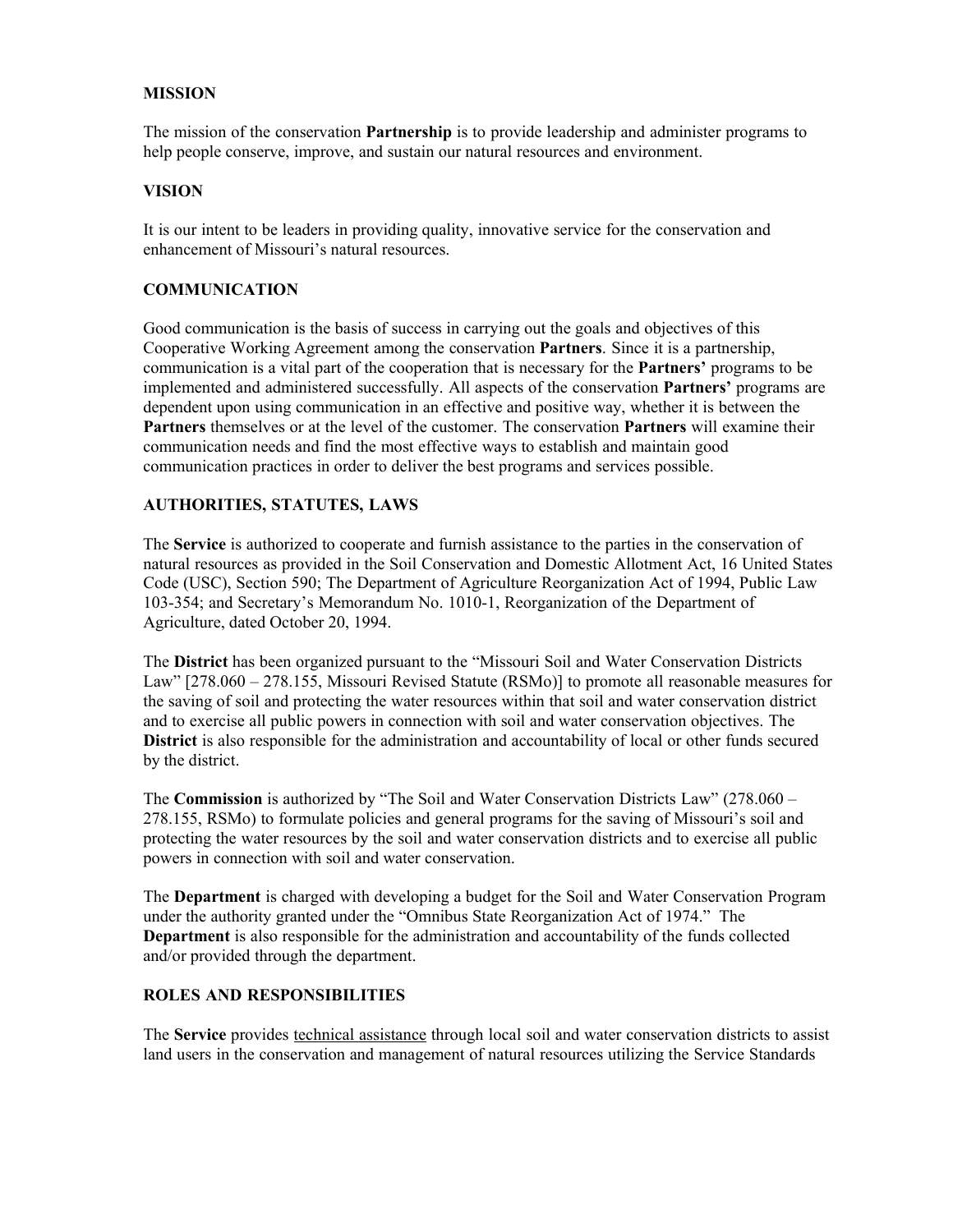and Specifications in conjunction with the guidance provided within the state and Federal program regulations and policies. The **Service** agrees to provide resource data, analysis, technical information, assistance, and available USDA programs to support the **District**. It will also utilize the **District**'s direction in developing the means for the effective delivery of programs and services.

The **District** agrees to assist with the delivery of state and Federal program implementation at the local level based on natural resource and customer needs. The **District** will provide input to the **Commission** and the Federal partners for program administration and long-range planning. **District**  programs will be administered by the **District** board with the input of the conservation **Partners**. The **District** has the responsibility to provide local leadership in identifying the resource needs of their district. These resource needs should be communicated to the **Commission** through an annual needs assessment.

The **Commission** agrees to formulate policy and general programs and allocate appropriated funds to assist the **District** in addressing its resource needs. This includes effectively administering a statefunded soil and water conservation cost-share program. It will also convey to the **District** any other available aid. The **Commission** will provide support for its programs through **Department** staff.

The **Department** will provide support for the Commission-authorized programs.

The **Partners** may utilize the services of other agencies or organizations to carry out the programs.

# **GUIDING PRINCIPLES**

The **Partnership** will provide state and local leadership in resource conservation and mutually agree to:

- Develop and maintain a comprehensive long-range plan to conserve the soil and protect the water resources on Missouri's agricultural land. This will guide the **Partnership** in addressing priority local natural resource issues with effective strategies which are acceptable to the customers.
- Develop a district annual needs assessment, which may include priorities that are compatible with the long-range plan.
- Maintain and improve a grassroots delivery system that supports state and Federal programs.
- Build new alliances to strengthen the **Partnership**.
- Involve each **Partner** in the decision-making process. Maintain decision making at the local level whenever possible and empower people to make decisions at the appropriate level.
- Ensure the stewardship of the taxpayers' funds through reviewing practice options with optimal long-term effects of protecting our natural resources.
- Promote economically and technically sound science based conservation measures.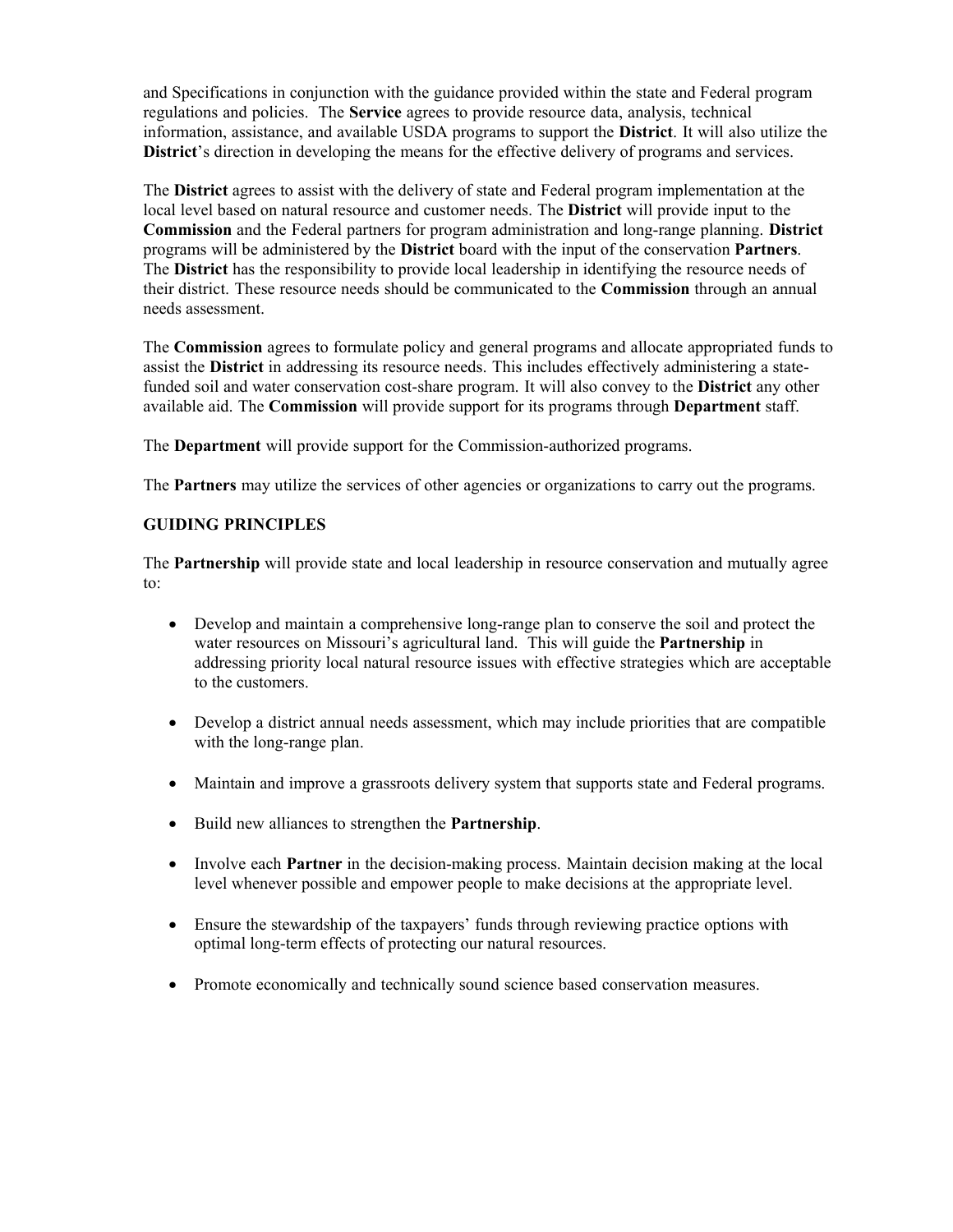- Foster a spirit of cooperation and maintain a professional work environment by advancing team building and practicing teamwork through a mutually respectful manner.
- The **Partnership** will coordinate the implementation of Federal and state program funds.
- Advocate comprehensive resource management planning which meets customer needs and addresses natural resource concerns through the needs assessment process.
- Work toward effective customer service by listening, anticipating, and responding to our customers' natural resource needs. This commitment will be a basis for decision making at each level of organization.
- Develop and maintain an effective communication system throughout the **Partnership**.

# **SERVICE (PROGRAM) DELIVERY**

# **Natural Resource Data and Planning**

The **Partners** will coordinate with public and private groups, other resource agencies, and interested parties to share information and resources in developing natural resource plans.

Pertinent natural resource, economic, and social data from credible sources will be collected and used in natural resource planning. The **Partnership** will review data to ensure reliability.

The **Partners** agree to identify, define, and coordinate the collection and use of resource inventory data. They will cooperate in monitoring and validating the resource inventory to ensure the data meets the needs of resource planning and evaluation processes.

The **Service** will have leadership responsibility for the maintenance of natural resource information. The **Partners** agree to work toward establishing and maintaining accessible databases.

The **Partners** will coordinate their efforts in the communication of program information to their customers.

# **Technical Standards**

The **Partners** agree to adopt the **Service's** Field Office Technical Guide as the standard for planning and implementing resource management systems and practices. The **Service** will have primary responsibility for developing and maintaining the Technical Guide. The **Service** will consult with the **Partners** and the scientific community in making revisions or additions.

The **Partners** will work collectively in the assignment of conservation planning and application responsibilities. The **Service** can grant any technician NRCS job approval authority based on the employee's knowledge, skill, and ability level for the applicable conservation practice.

The **Department** will work with the **Service** in development of standardized testing aptitudes for non-engineering practices for technician certification.

The **Partners** will follow the technical standards and specifications within the guidance of state and Federal program rules and policies.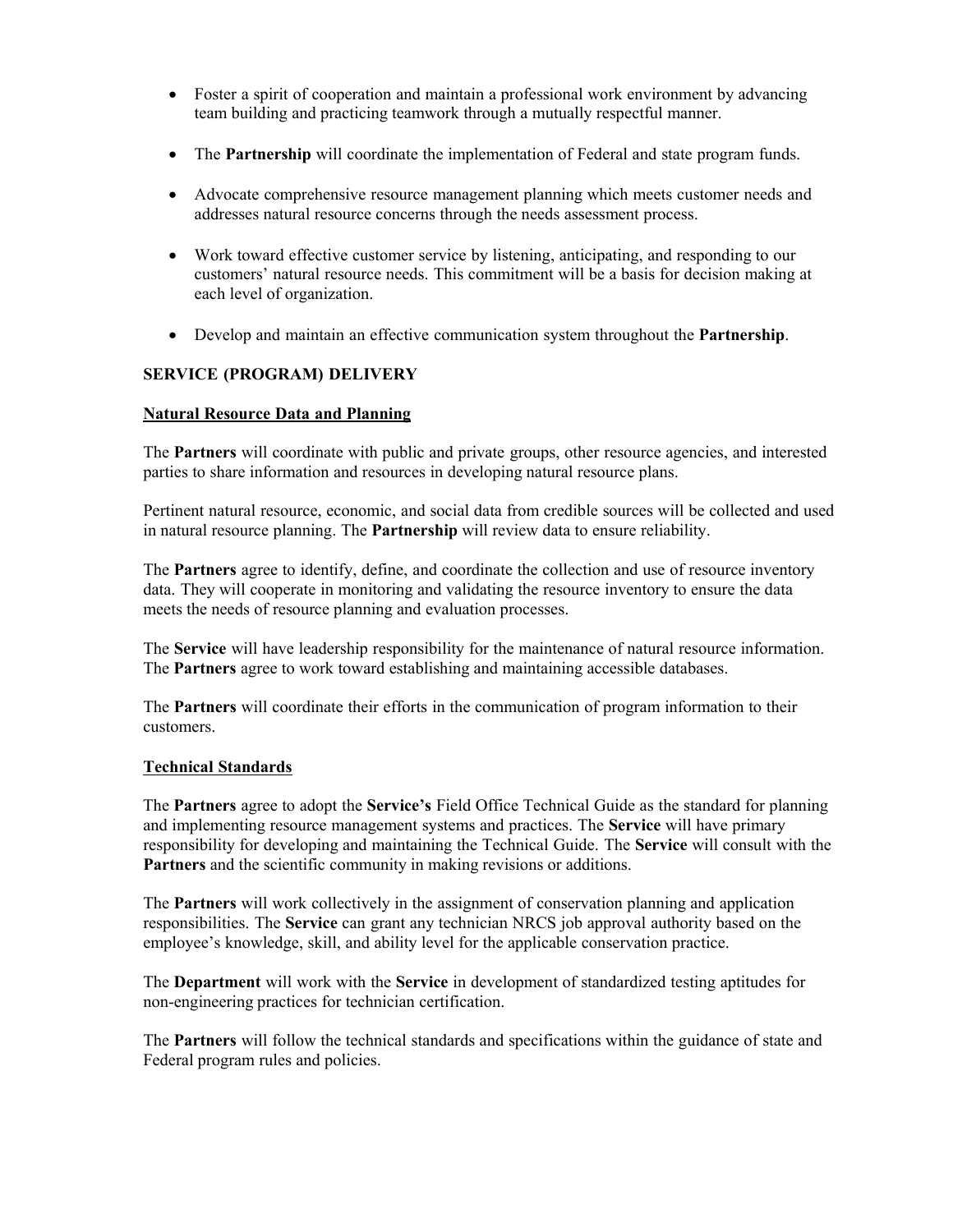# **Technical Assistance**

The **Partners** will work together to determine the amount of technical and administrative assistance needed and available for program delivery at each level. Work organization and staff assignments and responsibilities for technical assistance will be coordinated by the **Partners** at the appropriate level.

The **Service** will provide technical assistance to conservation and tribal districts in accordance with NRCS General Manual 180 Part 401.36 entitled, "Assistance to Conservation and Tribal Districts." This assistance will be based on funds availability and mandated workload priorities. The **District**  will assist with the administrative planning support of related Farm Bill activities through case file management, development of conservation plans and supporting documents as well as reporting technical assistance in **Service** databases. Assistance may also include scheduling appointments with customers and tracking workload requests.

The **Partnership** will not recommend vendors/contractors to landowners who are implementing soil and water conservation practices. The Federal law referred to as the Anti-Kickback Act of 1986 prohibits this type of action.

The **Partnership** will not charge an application fee or deposit to landowners for clerical and technical assistance in processing cost-share program payments.

# **Geographical Boundaries**

The district will be the basic service boundary for district personnel. If the **District** would like to share staff expertise with other districts, they may develop a stand-alone Memorandum of Understanding. **Districts** may elect to develop multi-district/NRCS program plans for a common resource area or Field Office Service Area. The **Service** will provide assistance with an interdisciplinary team working across district boundaries.

# **OPERATING PROCEDURES**

# **Equipment and Supplies Necessary for Administration of the State and Federal Programs**

The **Partners** agree to provide equipment and supplies within limitations of funds necessary to carry out their programs.

The **Partners** will authorize employees to use each other's office and technical equipment, software, or supplies available when such use will increase program effectiveness, is in accordance with policy, and consistent with the mission.

The **Partners** will require their employees to follow each other's management regulations and procedures as required in the management of office and technical equipment, software, supplies, and office space.

The **Department** will provide the **District** with the necessary computer software and hardware needed to deliver state program.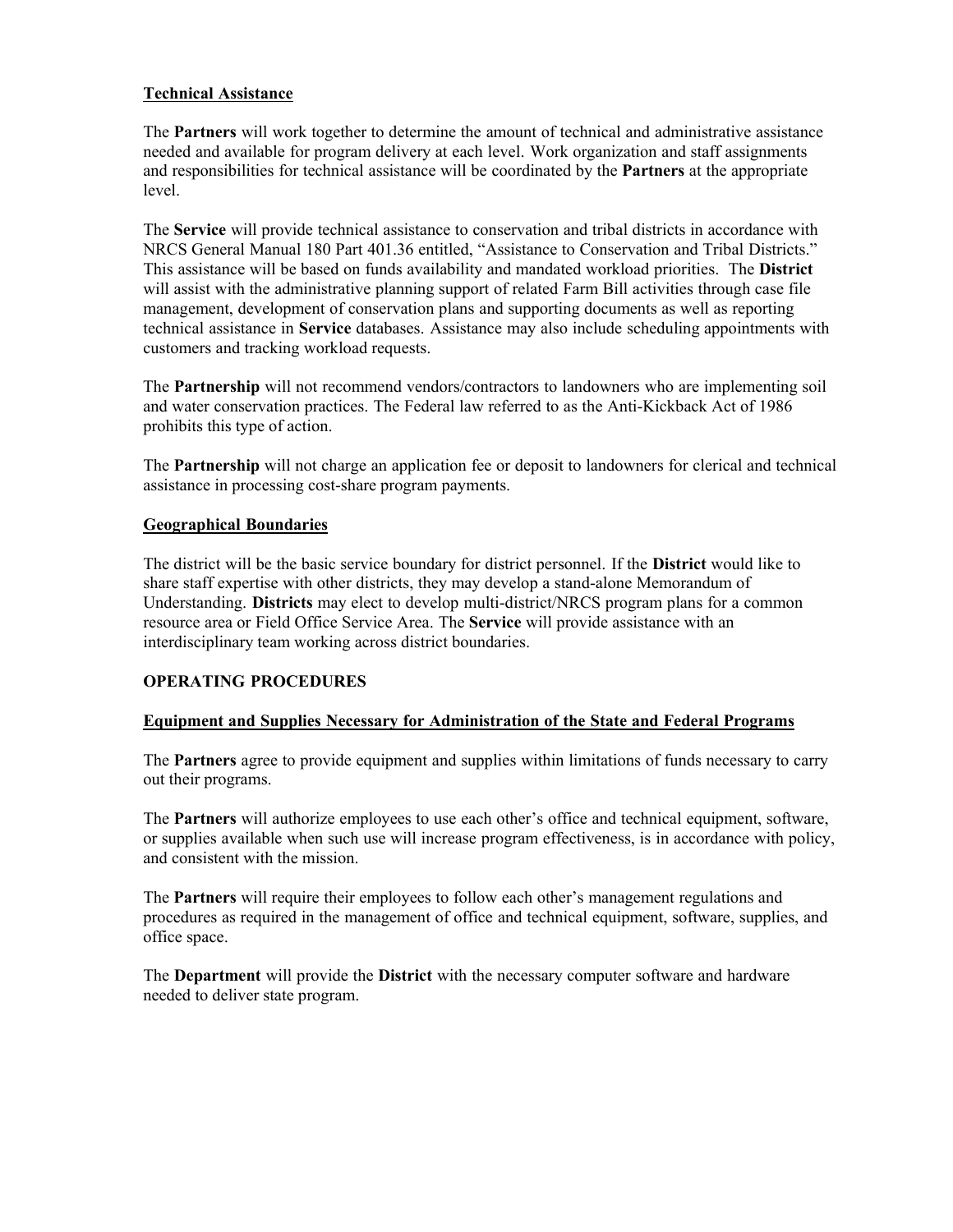# **Transportation**

The **District** and **Service** will follow the **District's** *Agreement for Intermittent Use of Transportation Equipment*. Other non-Federal employees, including **Department** staff, working in cooperation with the NRCS under this agreement may operate or be passengers in NRCS-owned or leased vehicles and transport the necessary equipment for the design and certification of conservation practices. The restrictions, regulations, and guidelines that pertain to NRCS employees' official use also apply to non-Federal employees working under the authority of this agreement. Under no circumstance shall NRCS-owned or leased vehicles or any equipment transported using those vehicles, be used for personal use or revenue-making activities of the non-Federal partner.

The **Service** agrees to provide transportation within fund limitations and service guidelines.

The **District** agrees to provide transportation as needed and available beyond that which is provided by the **Service** as funding allows.

Non-state employees working in cooperation with the **Department** in conducting state business are authorized passengers in a state owned or leased vehicle according to Missouri Department of Natural Resources' *Administrative Policies and Procedures* 6.01.

# **Facilities and Records**

The **Service** will direct its primary resources toward technical staff, office space, and transportation for both **Service** and **District** needs within fund limitations and authorities.

The **District** will provide clerical and technical assistance for both **Service** and **District** needs within fund limitations and authorities.

The **Service** agrees to provide office space and related services when such space and/or service can be provided within funds limitations and authorities. The **Service** will permit conservation **Partners**  to use **Service** communications for official business.

The **Partners** agree to consult with each other on office space needs.

If the **District** is a stand-alone office, they agree to provide workspace for the **Service**.

Each **Partner** will provide guidance and technology necessary for reports, records management, and other administrative needs of the programs.

The **Service** shall grant the **Department** access to pertinent files related to state cost-share practices for reviewing and auditing purposes. The **Department** agrees to comply with the Privacy Act and Freedom of Information Act (FOIA) as discussed later in this document.

The **Partnership** agrees to comply with RSMo 278.135, related to the marketing or buying and selling of farm products.

# **FINANCIAL RESPONSIBILITY**

The **Partners** will work together to maximize available resources to accomplish natural resource priorities.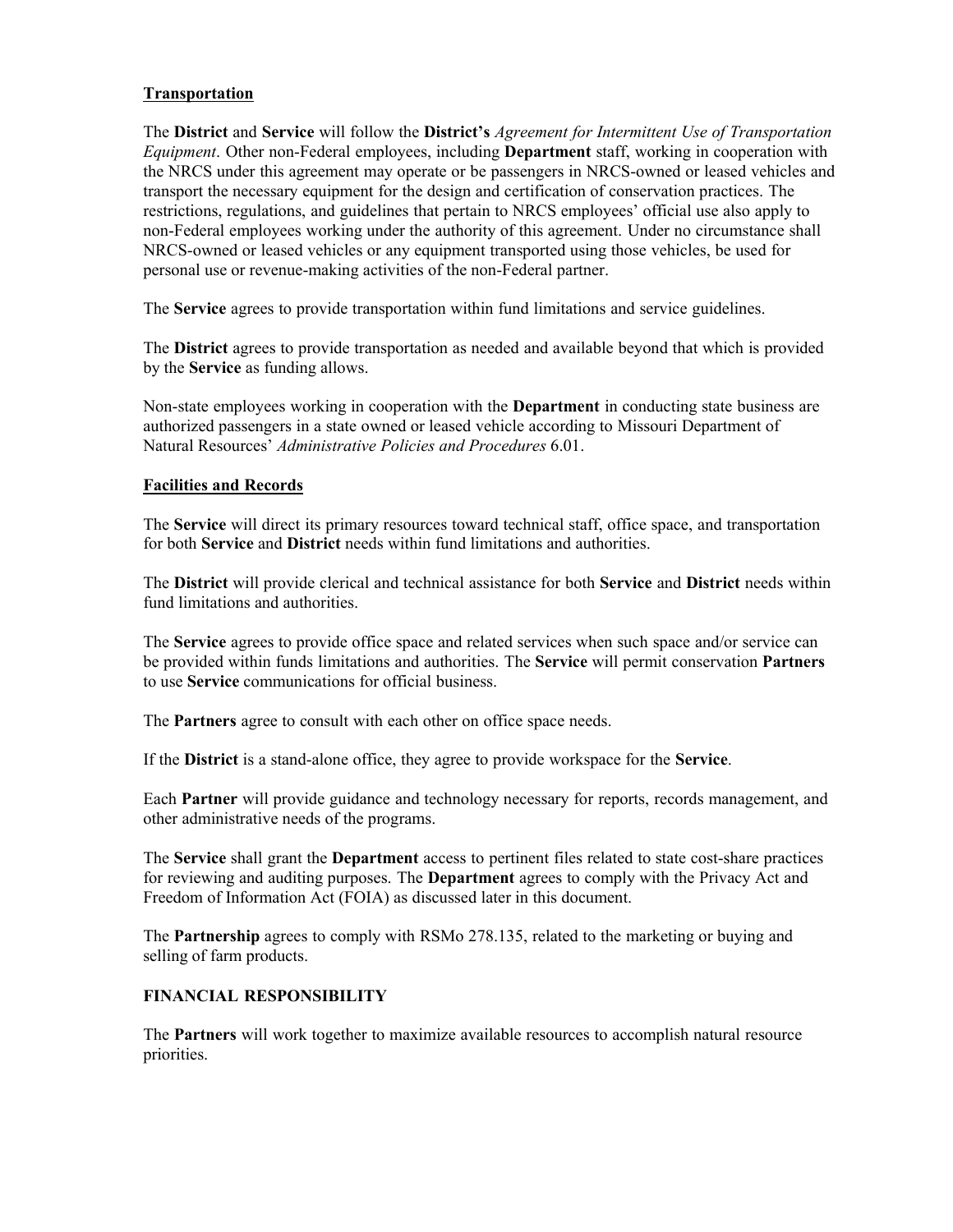Neither the: **Service**, the **District**, the **Commission**, nor the **Department** is bound by any obligation in this agreement which will involve the expenditure of funds in excess of the amounts made available to any **Partner**.

The **Partners** agree to be accountable for funding and/or resources available to them.

The **Department** will provide for surety bonds for all **District** board members and employees entrusted with funds or property.

# **PERSONNEL**

The responsibility of employment of personnel will be determined by each **Partner** for it employees. The **Partners** will work together to coordinate staffing that supports identified resource needs.

All employees will receive an orientation and be provided with a detailed job description.

Each **Partner** will develop a personnel policy to serve their respective employees with issues such as benefits, salaries, leave policies, work scheduling, hiring, termination, and any other issue they deem to be pertinent.

Employees will receive a scheduled job performance evaluation, which may include participation of **Partnership** agencies. Overall supervision of employees will be the responsibility of each **Partner**  for its own employees. Daily work coordination may be established upon the agreement of all involved.

Training will be made available to employees to meet the duty requirements of each job and to improve efficiency and effectiveness of conservation programs and services. All **Partners** should make training opportunities available, within funding limitations; that will result in improved quality and quantity of service to the customer.

# **COMPLIANCE WITH FEDERAL, STATE, AND LOCAL LAWS AND REGULATIONS**

Each **Partner** will comply with all Federal, State, and Local Laws and Regulations.

The **Service** is authorized to cooperate and furnish assistance to the parties in the conservation of natural resources as provided in the Soil Conservation and Domestic Allotment Act, 16.590; The Department of Agriculture Reorganization Act of 1994, Public Law 103-354; and Secretary's Memorandum No. 1010-1, Reorganization of the Department of Agriculture, dated October 20, 1994.

The Missouri Soil and Water Conservation Districts Law (Section 278.060-278.300, RSMo) authorize the **Districts** to enter into agreements with the United States and its agencies.

The **Partners** will each assume liability for the actions of their respective officials and employees acting within the scope of their duties to the extent provided by law.

# **PRIVACY ACT & FOIA**

It is the intent of the **Service** to safeguard data collected and maintained in a system of records in accordance with the provisions and clauses of the Privacy Act and the FOIA. Therefore, information maintained in the **Service** records shall be controlled by the **Service** in such a way that ensures public trust and confidence. Attached "Acknowledgement of Section 1619 Compliance" incorporated in full text.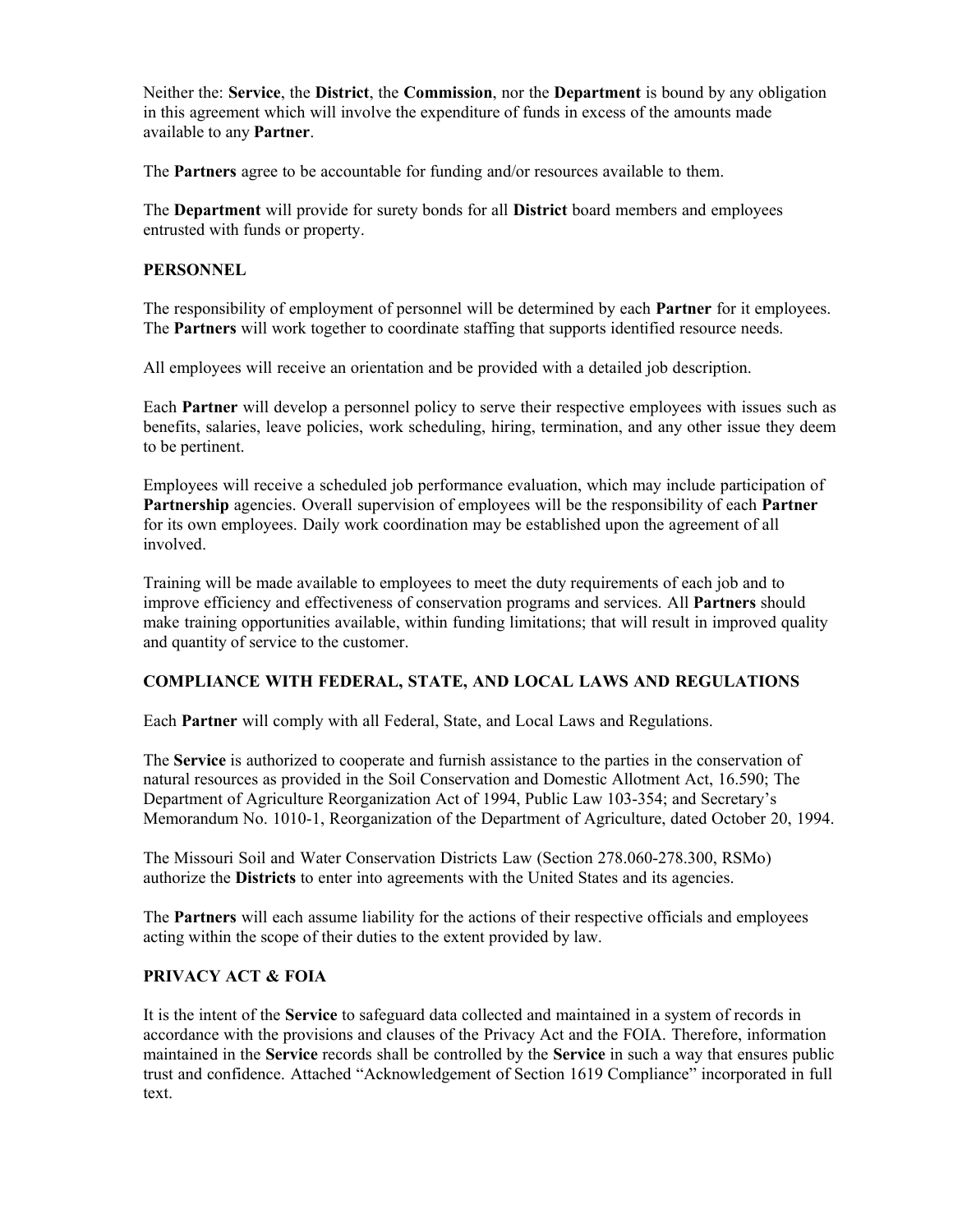The **District** agrees to comply with NRCS General Manual guidelines (GM 120-408) regarding the disclosure of information protected by the FOIA [5 USC 552(a)] and Privacy Act provisions. Information protected in participant case files shall not be disclosed to the general public except in cases approved by the FOIA Officer. The FOIA Officer should be contacted if questions arise whether to release information covered by the FOIA and Privacy Act pursuant to one of the exemptions under the Acts.

# **CIVIL RIGHTS**

The programs conducted will be in compliance with the provisions of Title VI of the Civil Rights Act of 1964 and other nondiscrimination statutes, namely Section 504, Title IX, and the Age Discrimination Act of 1975, and in accordance with the regulations of the Secretary of Agriculture (Title 7 of the Code of Federal Regulations, Section 15, Subparts A and B) which provide that no person in the United States shall, on the grounds of race, color, national origin, age, sex, religion, marital status, or disability be excluded from participation in, be denied the benefits of, or be otherwise subjected to discrimination under any program or activity receiving Federal financial assistance from the Department of Agriculture or any agency thereof.

# **NATURAL RESOURCES CONSERVATION SERVICE**

| By: |                                                                            | Date: $\frac{1}{\sqrt{1-\frac{1}{2}} \cdot \frac{1}{2}}$ |
|-----|----------------------------------------------------------------------------|----------------------------------------------------------|
|     | (Acting State Conservationist)                                             |                                                          |
|     | <b>COUNTY SOIL AND WATER CONSERVATION DISTRICT</b>                         |                                                          |
|     | By: $\qquad \qquad$<br>(Chairperson, Soil and Water Conservation District) | Date: $\frac{1}{\sqrt{1-\frac{1}{2}} \cdot \frac{1}{2}}$ |
|     | <b>MISSOURI SOIL AND WATER DISTRICTS COMMISSION</b>                        |                                                          |
|     | (Chairperson, Missouri Soil and Water Districts Commission)                | Date: $\qquad \qquad \qquad$                             |
|     | <b>MISSOURI DEPARTMENT OF NATURAL RESOURCES</b>                            |                                                          |

Date:

| ۹ |  |
|---|--|
|   |  |

(Director, Missouri Department of Natural Resources)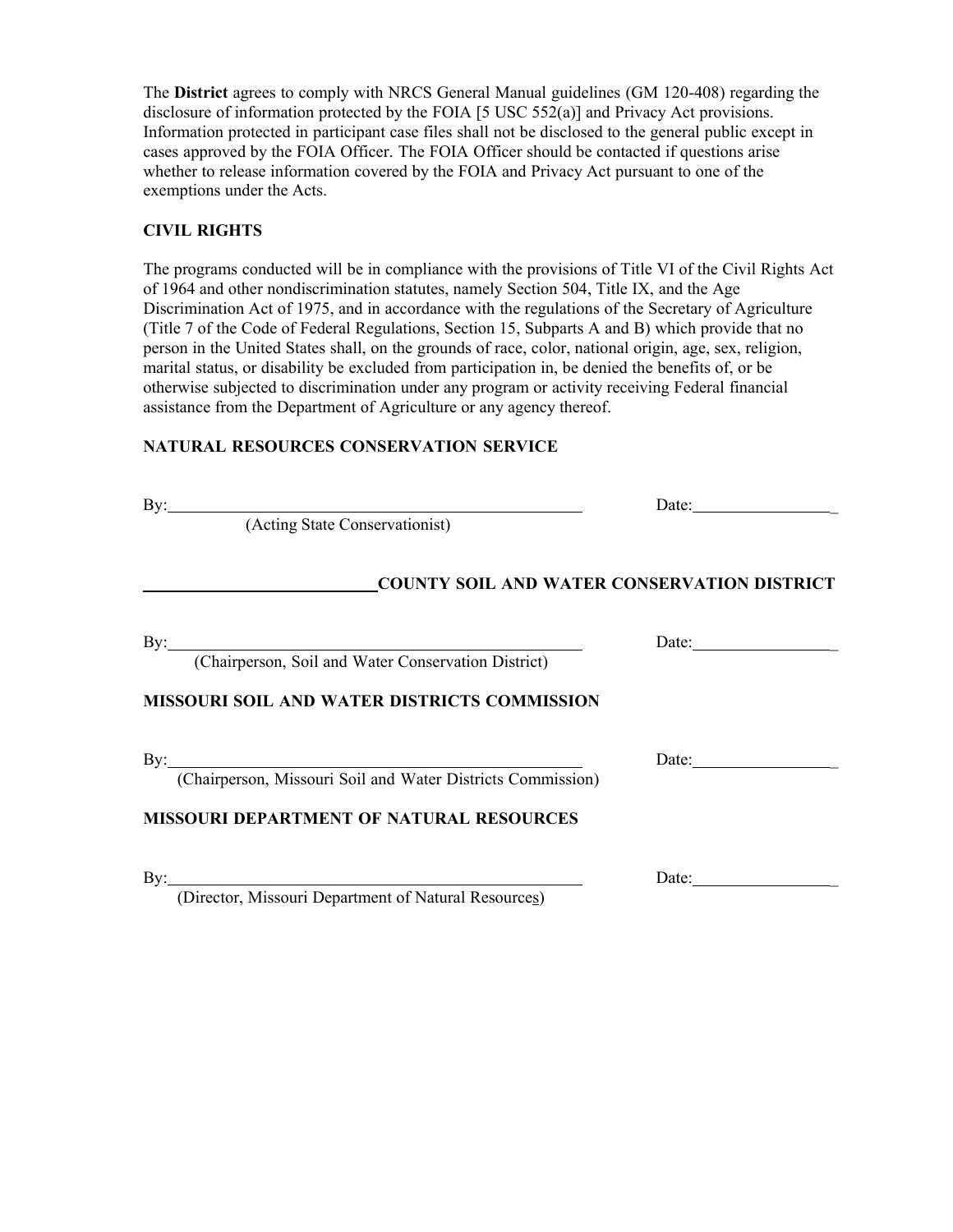# **NOTICE OF OPEN MEETING**

This suggested form is intended for use when a public governmental body plans to conduct an open meeting.

(*insert date and time notice was posted*)

Notice is hereby given that the (*insert name of SWCD*) SWCD will conduct a meeting at (*insert time*) on (*insert day, month and year*) at (*insert place where meeting is to be held, or, if the meeting will be conducted by telephone or other electronic means, the location where the public may observe and attend the meeting or directions to access the meeting electronically*).

The tentative agenda of this meeting includes (list topics):

The news media may obtain copies of this notice by contacting:

Name: with the contract of the contract of the contract of the contract of the contract of the contract of the contract of the contract of the contract of the contract of the contract of the contract of the contract of the

Address: The Community of the Community of the Community of the Community of the Community of the Community of the Community of the Community of the Community of the Community of the Community of the Community of the Commu

Phone #: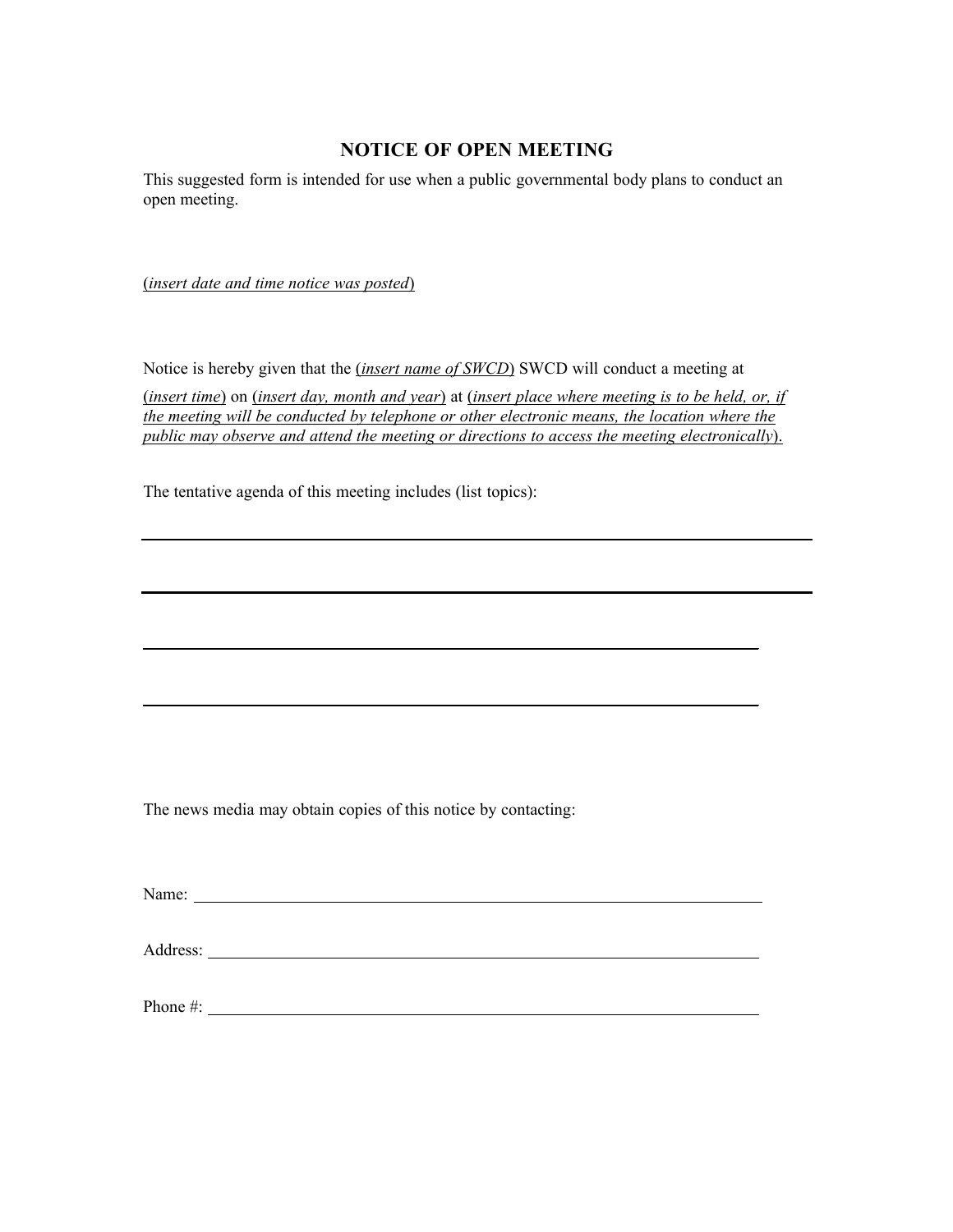# **NOTICE OF CLOSED MEETING**

This suggested form is intended for use when a public governmental body has voted to close a future meeting and otherwise conformed with state law.

(*insert date and time notice was posted*)

Notice is hereby given that the (*insert name of SWCD*) SWCD, having duly voted to close it's upcoming meeting, as authorized by (*insert statutory authority, including specific subsection of Section 610.021, to close a meeting*) will conduct a closed meeting at (*insert time*) on (*insert day, month and year*) at (*insert place where meeting is to be held*).

The tentative agenda of this meeting includes (list topics):

The news media may obtain copies of this notice by contacting:

Name:

Address: <u>Quarterior Communication</u>

Phone #: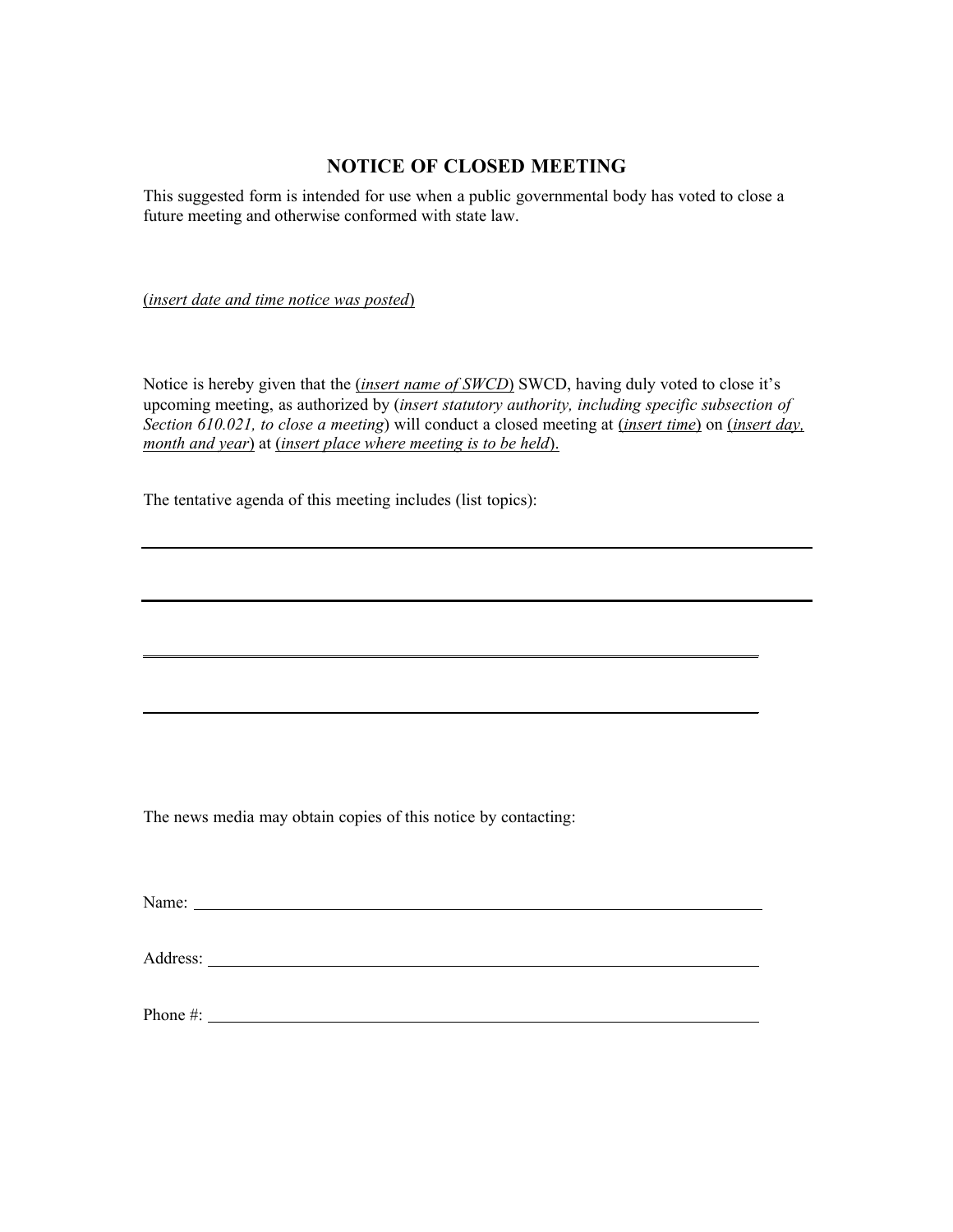# **NOTICE OF OPEN MEETING & VOTE TO CLOSE PORTION OF MEETING**

This suggested form is intended for use when a public governmental body plans to conduct a meeting that is partially open and partially closed but has not yet publicly voted to close the meeting and has otherwise conformed to state law.

(*insert date and time notice was posted*)

Notice is hereby given that the (*insert name of SWCD*) SWCD will conduct a meeting at (*insert time*) on (*insert day, month and year*) at (*insert place where meeting is to be held, or, if the meeting will be conducted by telephone or other electronic means, the location where the public may observe and attend the meeting or directions to access the meeting electronically*).

The tentative agenda of this meeting includes (list topics):

The tentative agenda of this meeting also includes a vote to close part of this meeting pursuant to (*insert statutory authority, including specific subsection of Section 610.021, to close a meeting*)

The news media may obtain copies of this notice by contacting:

| <b>NT</b><br>Name:<br>------ |  |  |  |
|------------------------------|--|--|--|
|                              |  |  |  |

Address:

Phone #: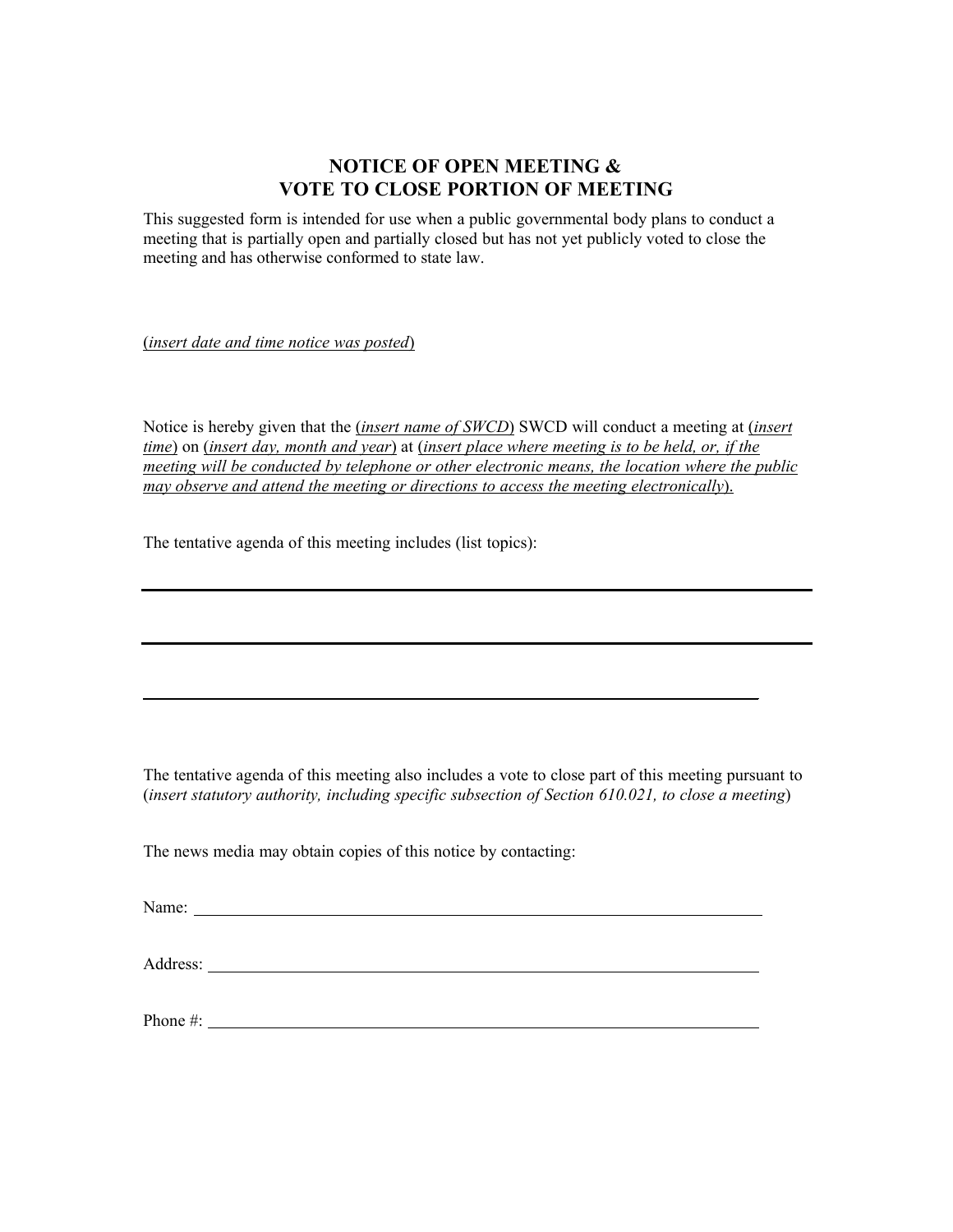# **TENTATIVE AGENDA**

## **County Soil and Water Conservation District**

### **Regular Monthly Board Meeting**

To be held on (*date & time*) at (*location*)

- I. Call meeting to order (*chairman responsibility*)
- II. Introduction of visitors or new staff (*if any*)
- III. Approval of minutes from the previous board meeting(s)
- IV. Approval of Treasurer's Report from the previous month(s)
- V. Appointment to committees (*if any*)
- VI. Old Business Items for discussion
- VII. New Business Items for discussion
- VIII. Approval of uncommon expenditures
- IX. Review and Approval/Denial of cost-share contracts, change orders, and contract payments
- X. Approval of new cooperators
- XI. Approval of Conservation Plans (*if any since last board meeting*)
- XII. Acceptance of new cooperators (*if any*)
- XIII. Correspondence/Memos
- XIV. Committee, NRCS, MU Extension and staff reports
- XV. Closed session (*only if intent to go into closed session was cited on publicly posted meeting notice, including specific subsection from Missouri Revised statutes, RSMo 610.021*).
- XVI. Plans for next meeting
- XVII. Adjournment (*state time of adjournment*)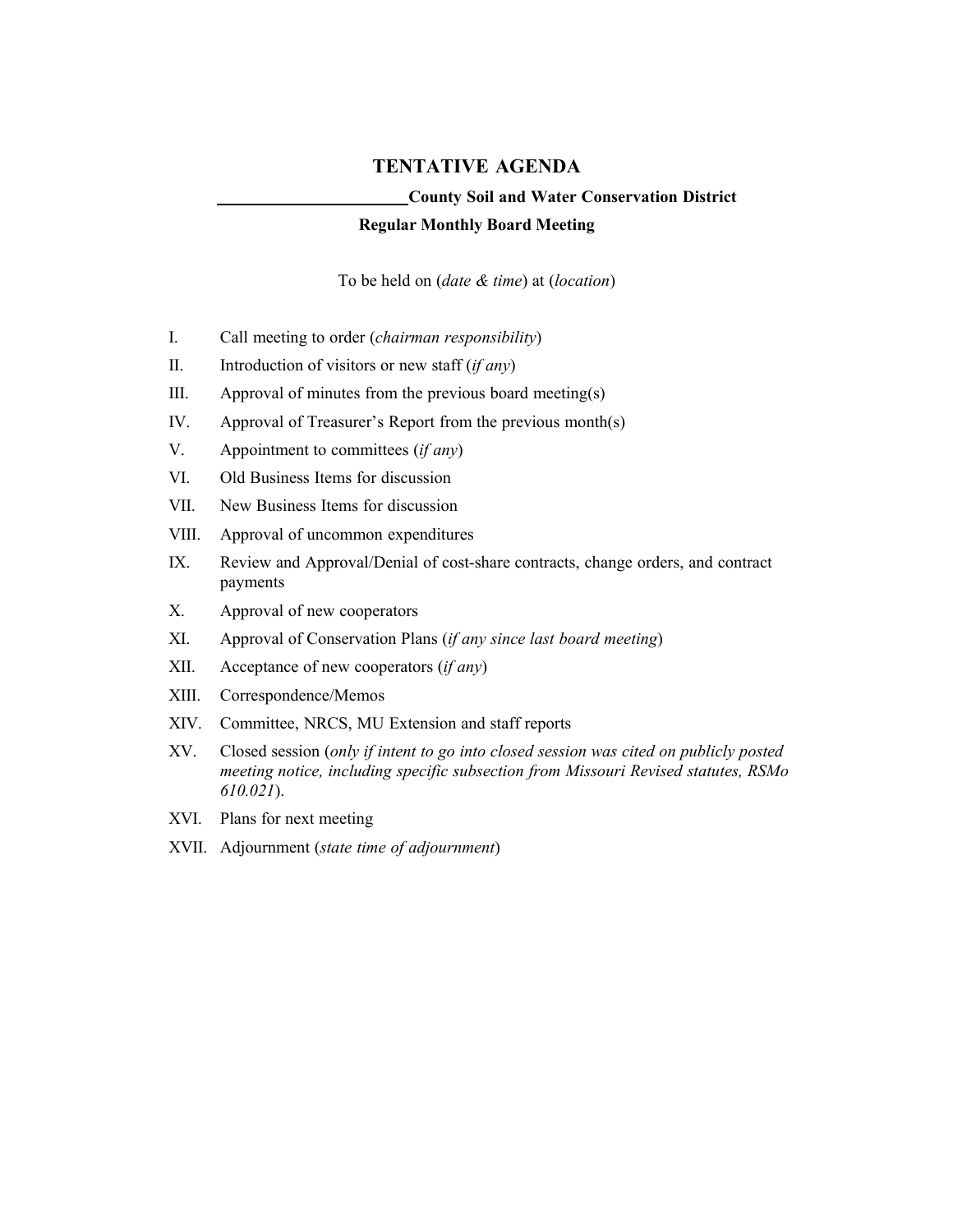# **SEEKING NOMINEES**

# SWCD Board of Supervisors

Let it be known that the *(insert county)* County Soil and Water Conservation District will hold an election for one supervisor in each of two different territories in the county on *(insert date).* Anyone that owns a farm in Territory [ ] *(define area)* or Territory [ ] *(define area),* and meets the qualifications listed below, may be considered as a candidate in the election. You may submit your name for participation in the election by completing the self-nomination form and delivering it to the district by 5:00 P.M. on  $\frac{1}{2}$  ,  $\frac{1}{2}$  ,  $\frac{1}{2}$  ,  $\frac{1}{2}$  ,  $\frac{1}{2}$  ,  $\frac{1}{2}$  ,  $\frac{1}{2}$  ,  $\frac{1}{2}$  ,  $\frac{1}{2}$  ,  $\frac{1}{2}$  ,  $\frac{1}{2}$  ,  $\frac{1}{2}$  ,  $\frac{1}{2}$  ,  $\frac{1}{2}$  ,  $\frac{1}{2}$  ,  $\frac{1}{2}$  ,  $\frac{1}{2}$  ,  $\frac{1}{2}$  ,  $\frac{1$ . The self-nomination form is available online at (insert district web address) or in

person at the district office (see contact info below).

Supervisors of the district administer district policies and programs, district personnel, and cost- share funding made available by the one-tenth-of-one-percent parks, soils and water sales tax. During fiscal year 20\_, the district provided *(insert dollar amount)* of cost-share funds to *(insert number)*  landowners to assist the landowners with installing agricultural erosion control and water quality practices.

The qualifications required to be a supervisor are:

- 1. Being a land representative from the district (10 CSR 70-4.010 (1) (I)). A land representative is defined as the owner or representative authorized by power of attorney of any farm lying within an area proposed to be established, and subsequently established, as a soil and water conservation district under Chapter 278, RSMo. Each farm is entitled to representation by a land representative: provided, however that the land representative is a taxpayer of the county within which the soil and water district is located.
- 2. Residing in, or owning a farm in, the area from which he/she is nominated where there is an expiring term.
- 3. Being a cooperator of the district, defined as, "a person who is actively engaged in farming and practices conservation activities related to agriculture".
- 4. Being a current resident and tax-paying citizen of the county for at least two years preceding the election date.
- 5. Be eighteen (18) years of age or older by the election date.

---------**County Soil and Water Conservation District**

*Insert district office phone number, an email address, and the district's mailing address*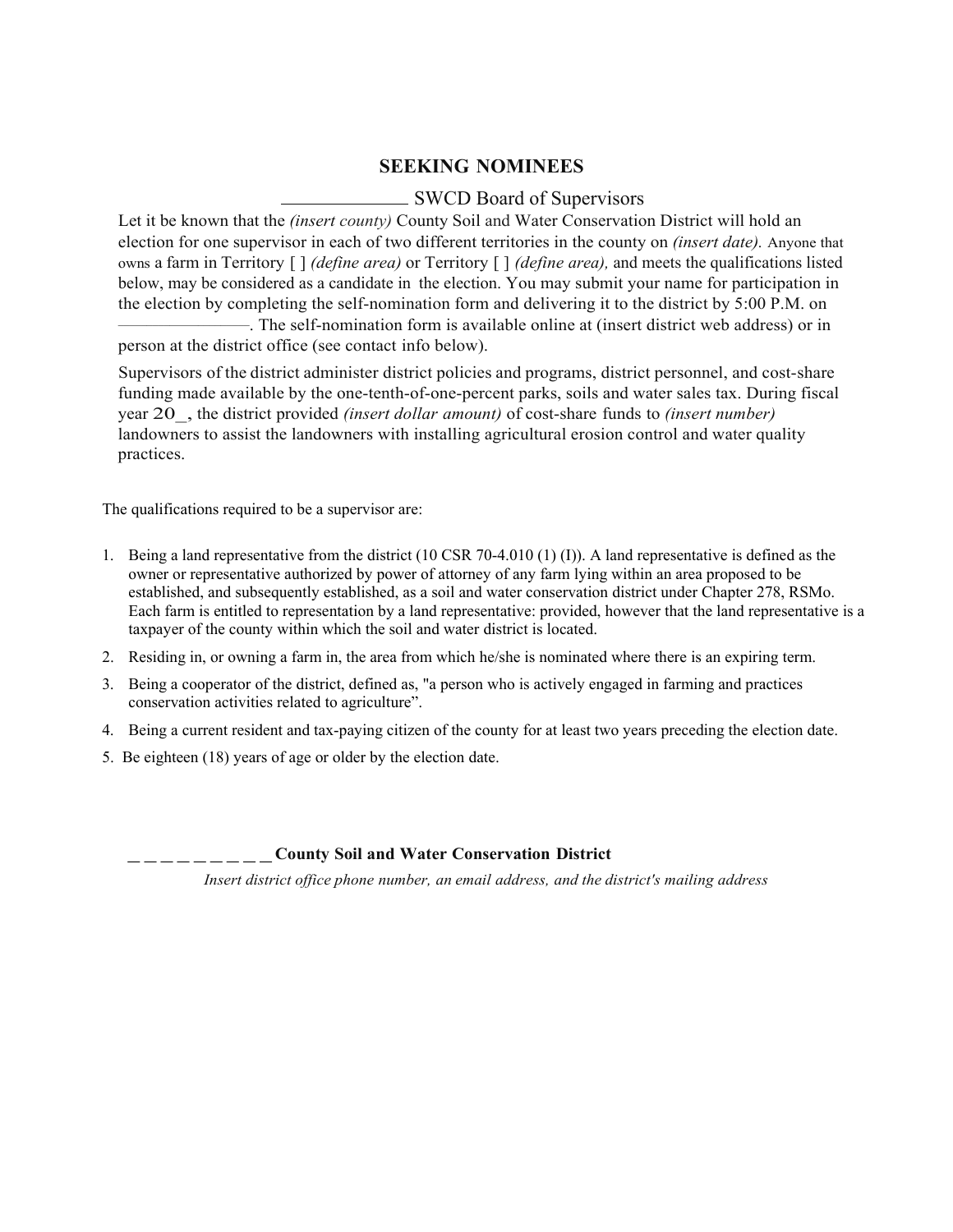# **SWCD Board Member Job Description**

# **What is a Soil and Water Conservation District?**

A District is comprised of a county wherein a project for saving the soil and water has been established to encourage the wise and productive use of natural resources.

# **What is a Soil and Water District board member?**

A board member is an individual who has been elected or appointed to the local governing body of a soil and water district. There are 4 elected board members and 1 appointed board member. The elected members comprise the roles of Chair, Vice-chair, Treasurer and Member. The appointed member is an employee of the University of Missouri Extension who holds the Secretary position.

Being on the board is great way to leverage the district into meeting goals, improving cost-share spending, driving diversity, and helping resolve county complaints. Being a supervisor ensures your chance to vote on behalf of your constituents.

The supervisors of the Soil and Water Conservation District board provide oversight, direction, transparency and act as an auditing authority as the governing body of the district.

The board of Soil and Water supervisors assist the Soil and Water Districts Commission in the administration of a state soil and water conservation cost-share program. This entails management of funds provided by the Commission or other federal funding for the purpose of saving the soil and water within the district. The cost-share program involves contracts between landowners and the district for the installation of Commission approved cost-share practices. Contracts must be executed within a certain timeframe following Commission approved rules.

The board is the employer of the SWCD employees and is responsible for providing direction and guidance to the SWCD staff. They are responsible for hiring, and if necessary firing, the SWCD employees. While the board does not generally provide day to day work load oversight, they ask for progress reports and provide yearly employee evaluations. The board acts as an auditor of employee hours by reviewing timesheets, approving leave and requesting office coverage.

The board holds regular meetings to review the district business, and are beholden to the Sunshine Law. These meetings are typically held monthly. The board reviews the following in a typical board meeting: minutes, treasurer's reports, bank statements, cost-share contracts, change orders, contract payments, new cooperators, and conservation plans. The board is also responsible for reviewing and approving all purchases and making sure that they meet state and local policies.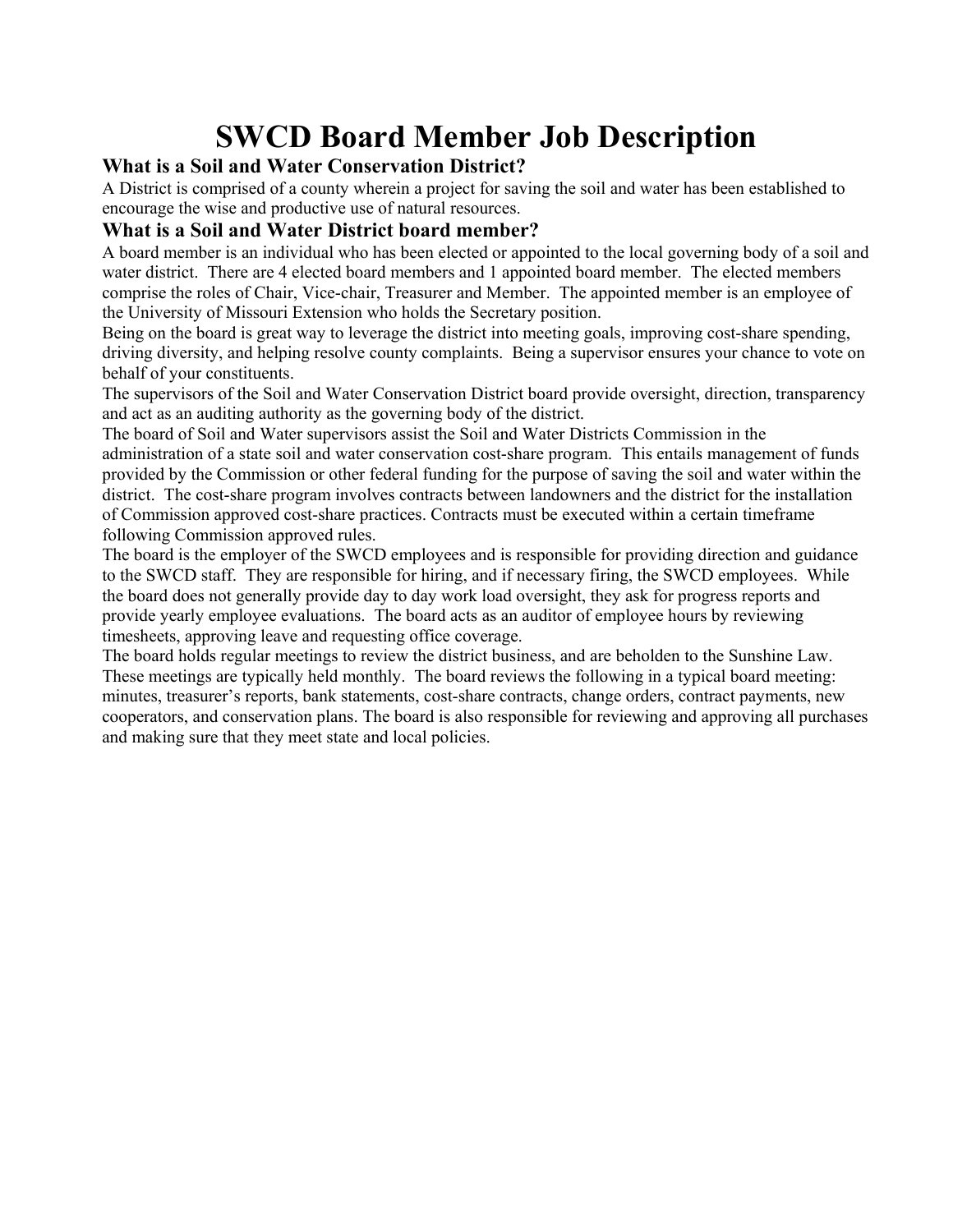# Soil and Water Conservation District Board Member Self-Nomination Form

Do you meet the qualification for being a Soil and Water Conservation District (SWCD) Board Member? Y\_\_\_\_ N\_\_\_\_

Are you a resident taxpaying citizen for 2 years in the SWCD? Y N

Have you reviewed the SWCD Board Member Job Description?

Do you understand the roles and responsibilities of a SWCD Board Member? Can you devote the time, resources, and energy required for a SWCD Board Member?

Are you willing to attend meetings regularly for the duration of your term? Are you willing to participate in necessary training for SWCD Board Members?

Signature and Date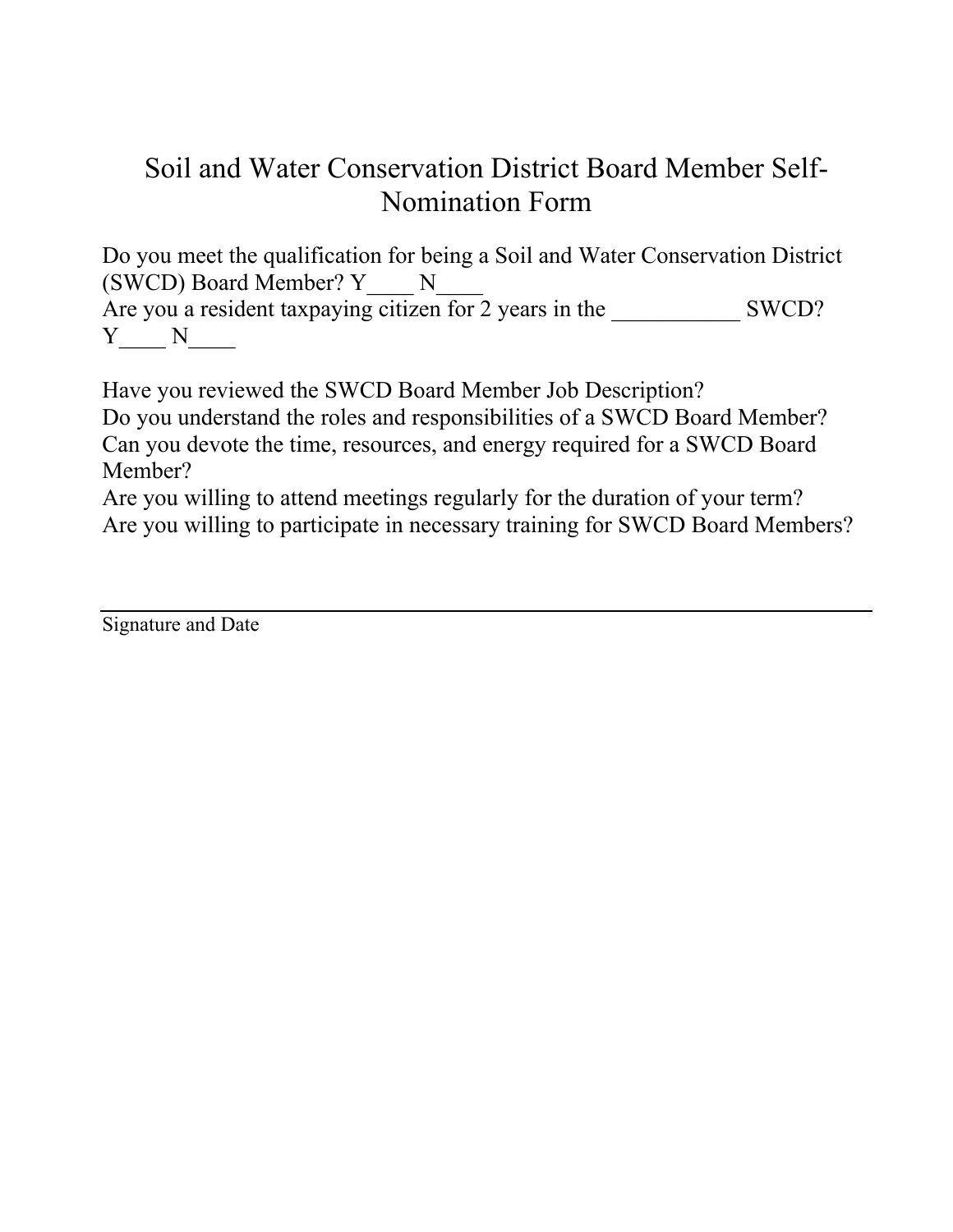# **CANDIDATE NOMINEES FORM**

**SOIL AND WATER CONSERVATION DISTRICT** 

**List of Nominees for Territory [ ] (not less than 2 qualified candidates)** 

| 3.                                                                                     |       |
|----------------------------------------------------------------------------------------|-------|
|                                                                                        |       |
| <u> 1989 - Johann John Stein, markin f</u><br>4.                                       |       |
| *Board member's signatures verify candidates meet supervisor eligibility requirements. |       |
| Board member signature: Date: Date:                                                    |       |
| Board member signature: Date: Date:                                                    |       |
| Board member signature: Date: Date: Date:                                              |       |
| $1.$ $\blacksquare$<br><u> 1980 - Johann Barnett, fransk politik (d. 1980)</u><br>2.   |       |
| 3.<br><u> 1989 - Johann Barn, fransk politik formuler (d. 1989)</u>                    |       |
| <u> 1989 - Johann Stein, marwolaethau (b. 1989)</u><br>4.                              |       |
| *Board member's signatures verify candidates meet supervisor eligibility requirements. |       |
| Board member signature: Date: Date:                                                    |       |
| Board member signature: Date: Date:                                                    |       |
| Board member signature:                                                                | Date: |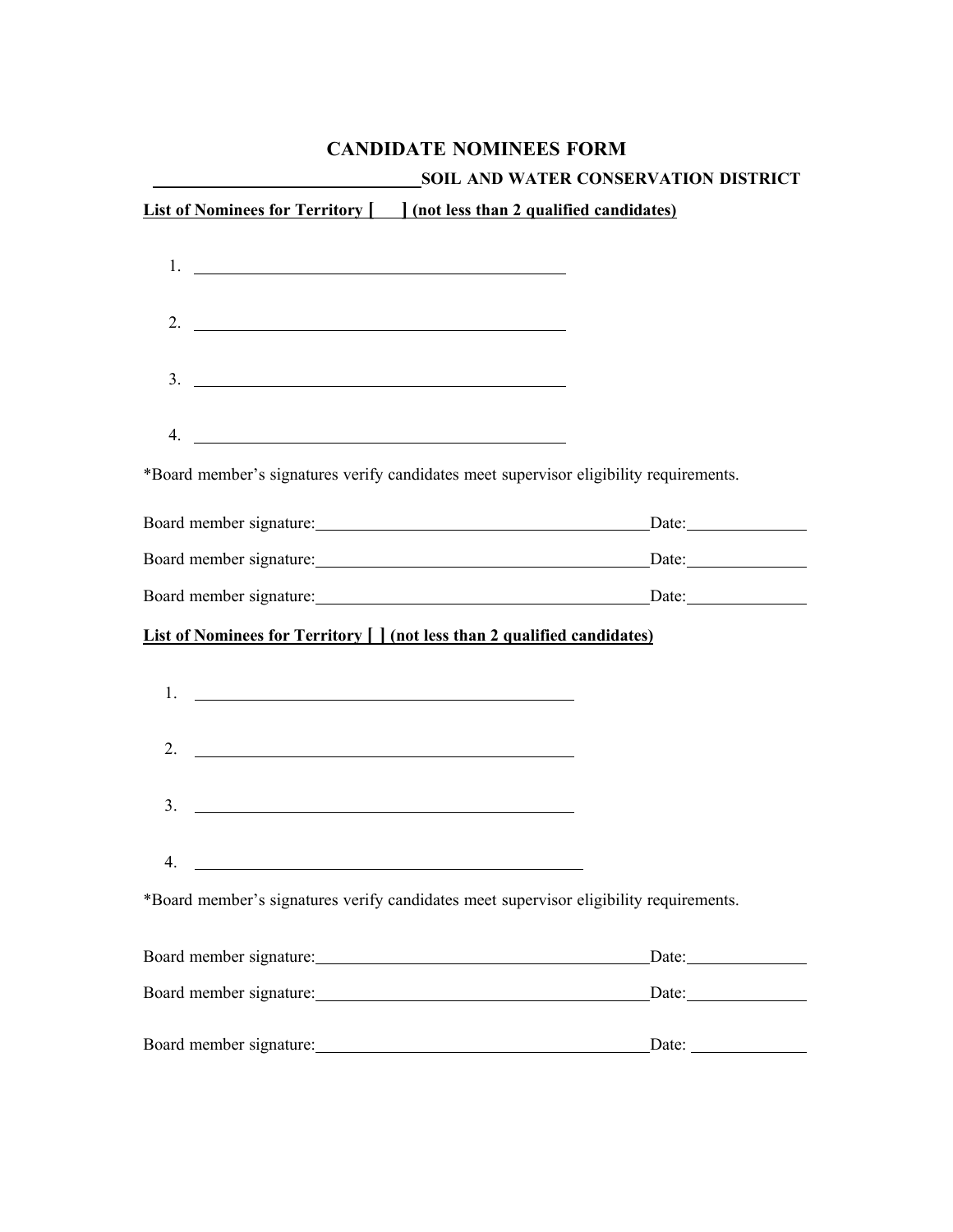# **VERIFICATION OF SUPERVISOR ELIGIBILITY**

# **To qualify for office, according to Missouri's Code of State Regulations, 10 CSR 70-2.020, Conduct of Supervisor Elections, a candidate shall:**

1) Be a land representative as defined by "The owner, or representative authorized by power of attorney, of any farm lying within the soil and water conservation district (SWCD); provided, however, that any land representative must be a taxpayer of the county within which the SWCD is located," and

- 2) Be a resident taxpaying citizen within that SWCD for two (2) years preceding the appointment to the District Board of Supervisors by the Commission, and
- 3) Be a cooperator of the SWCD defined as "A person who is actively involved in farming and practices conservation activities related to agriculture," and

4) Reside in or own a farm lying in the same territory where the board position is vacant.

The undersigned certify that the candidate meets all of the above stated eligibility requirements to serve as a supervisor for the Soil and Water Conservation District.

Chairperson (or acting) signature: Date:

| Candidate signature: | Jate: |
|----------------------|-------|
|----------------------|-------|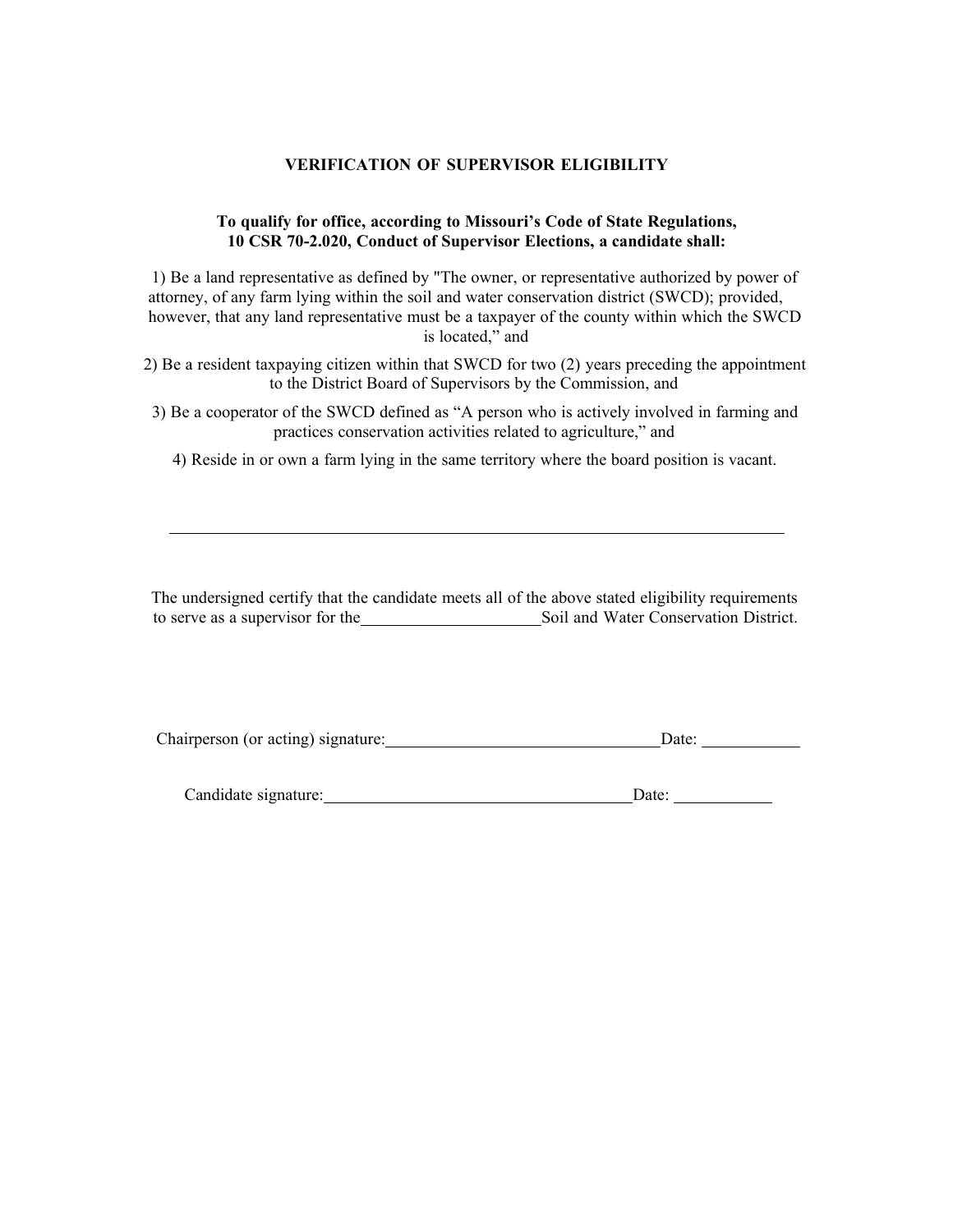# **NOTICE OF ELECTION OF SUPERVISORS** \_\_\_\_\_**SWCD BOARD ELECTIONS**

Let it be known that the *(insert county)* County Soil and Water Conservation District will hold an election for one supervisor in each of two different territories in the county. Territory [ ] includes *(define area)* and Territory [ ] includes *(define area).* The election will take place from February *(insert date)* to February *(insert date).* Ballots are available to print online at *(insert district web address)*  Printed ballots may be returned to the district by mail and must be postmarked no later than February 20th*.* You may also vote in person from *(insert polling hours)* at *(insert polling location).* Each eligible land representative in the district is allowed one vote. )). A land representative is defined as the owner or representative authorized by power of attorney of any farm lying within an area proposed to be established, and subsequently established, as a soil and water conservation district under Chapter 278, RSMo. Each farm is entitled to representation by a land representative: provided, however that the land representative is a taxpayer of the county within which the soil and water district is located.

The following qualified candidates will be considered for election:

Territory [ ] - *List candidate names, indicating the township they are from*

Territory [ ] - *List candidate names, indicating the township they are from*

Supervisors manage the administration of district policies and programs, as well as district personnel and funds. The district is supported by the one-tenth-of-one-percent parks, soils and water sales tax. For additional information on the district election, contact the district office *(insert district phone number, email address and mailing address)*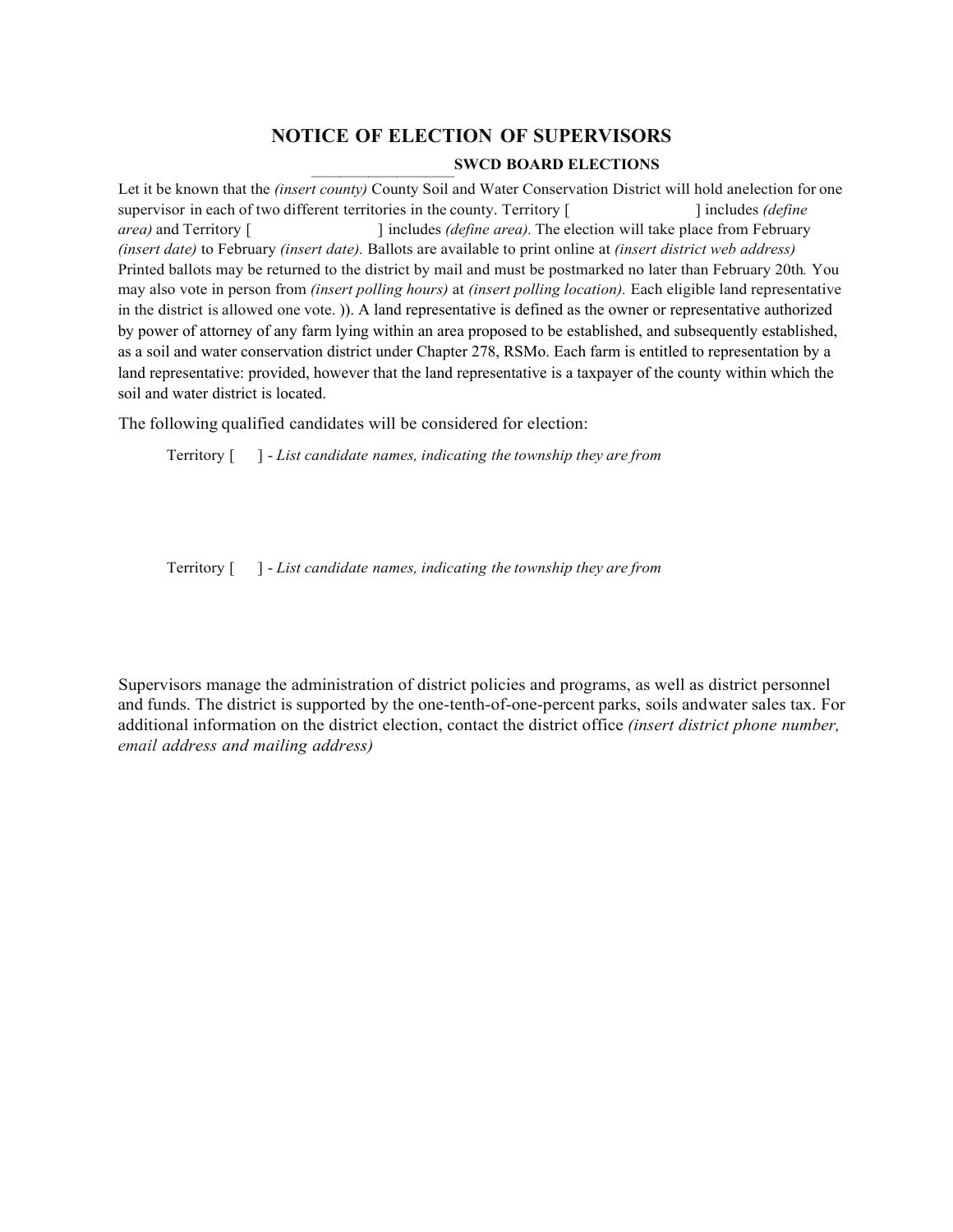# **LIST OF VOTERS**

**SOIL AND WATER** 

**CONSERVATION DISTRICT** 

POLLING LOCATION

DATE

| Name | $\operatorname{\sf Address}$ | $\rm POA$ |
|------|------------------------------|-----------|
|      |                              |           |
|      |                              |           |
|      |                              |           |
|      |                              |           |
|      |                              |           |
|      |                              |           |
|      |                              |           |
|      |                              |           |
|      |                              |           |
|      |                              |           |
|      |                              |           |
|      |                              |           |
|      |                              |           |
|      |                              |           |
|      |                              |           |
|      |                              |           |
|      |                              |           |
|      |                              |           |
|      |                              |           |

| Election Judge Signature: | Date: |
|---------------------------|-------|
| Election Judge Signature: | Date: |
| Election Judge Signature: | Date: |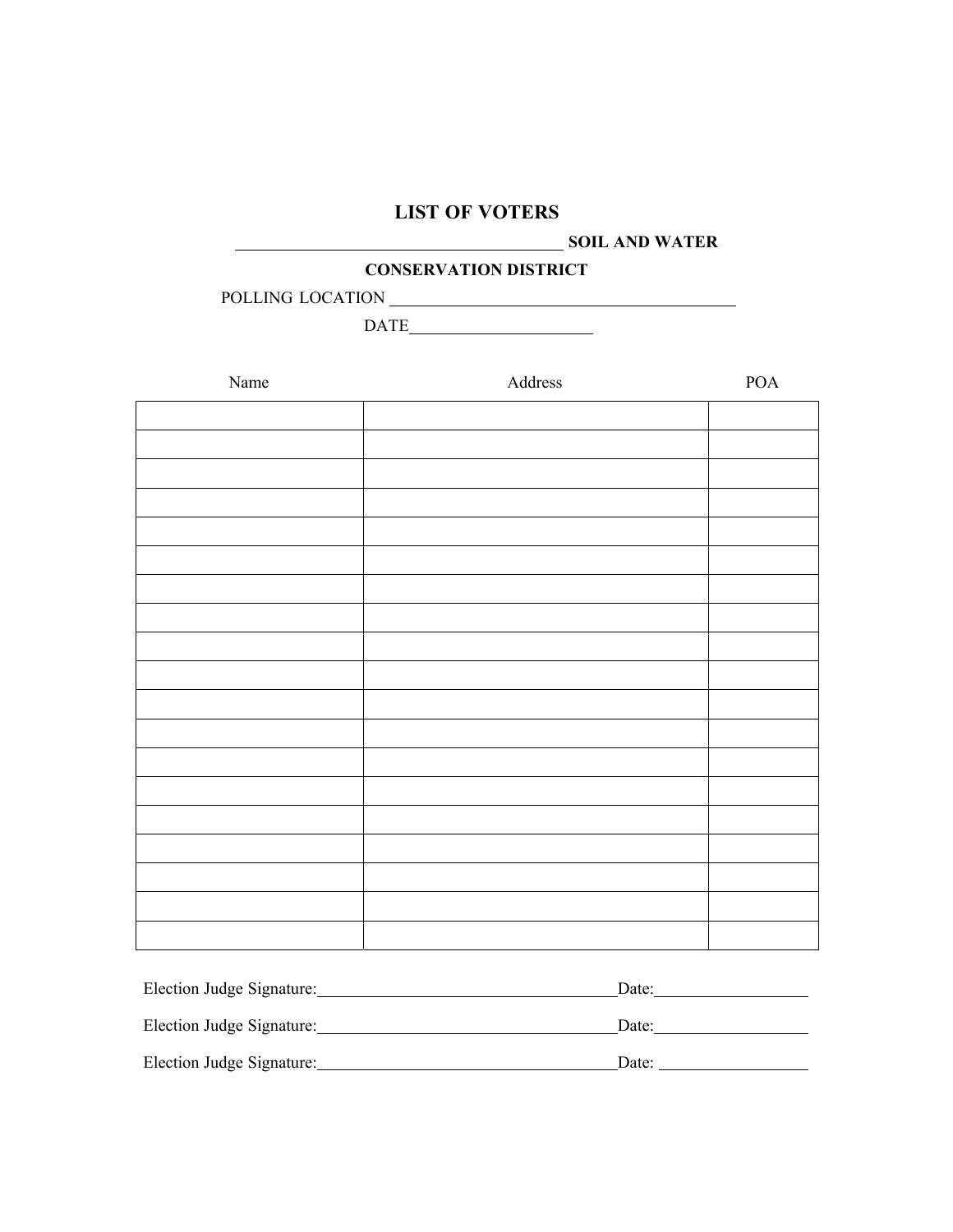# **TALLY SHEET AND ELECTION CERTIFICATION SOIL AND WATER CONSERVATION DISTRICT**

taking place today, 1.20 .

TERRITORY  $\lceil \quad \rceil$  - Four Year Term Name of Candidate: Address Number of Votes for: Total Votes in Election: Name of Candidate: Address Number of Votes for: Total Votes in Election: Name of Candidate: Address Number of Votes for: Total Votes in Election: TERRITORY [ ] - Four Year Term Name of Candidate: Address Number of Votes for: Total Election Votes: Name of Candidate: Address Number of Votes for: Total Election Votes: Name of Candidate: Address Number of Votes for: Total Election Votes: CERTIFICATION: The foregoing is a full, correct and true account of the ballots received in the Election of Supervisors for the Soil and Water Conservation District, held 20 . We the undersigned judges, certify that we witnessed the opening of the ballot box and the counting of the ballots therein. Election Judge Signature: Date: Date: Date: Election Judge Signature: Date: Date: Date: Election Judge Signature: Date:

# **\* The completed form, with the sealed envelope containing all ballots, must be handed over to the Board of Supervisors, immediately following the tallying of votes.**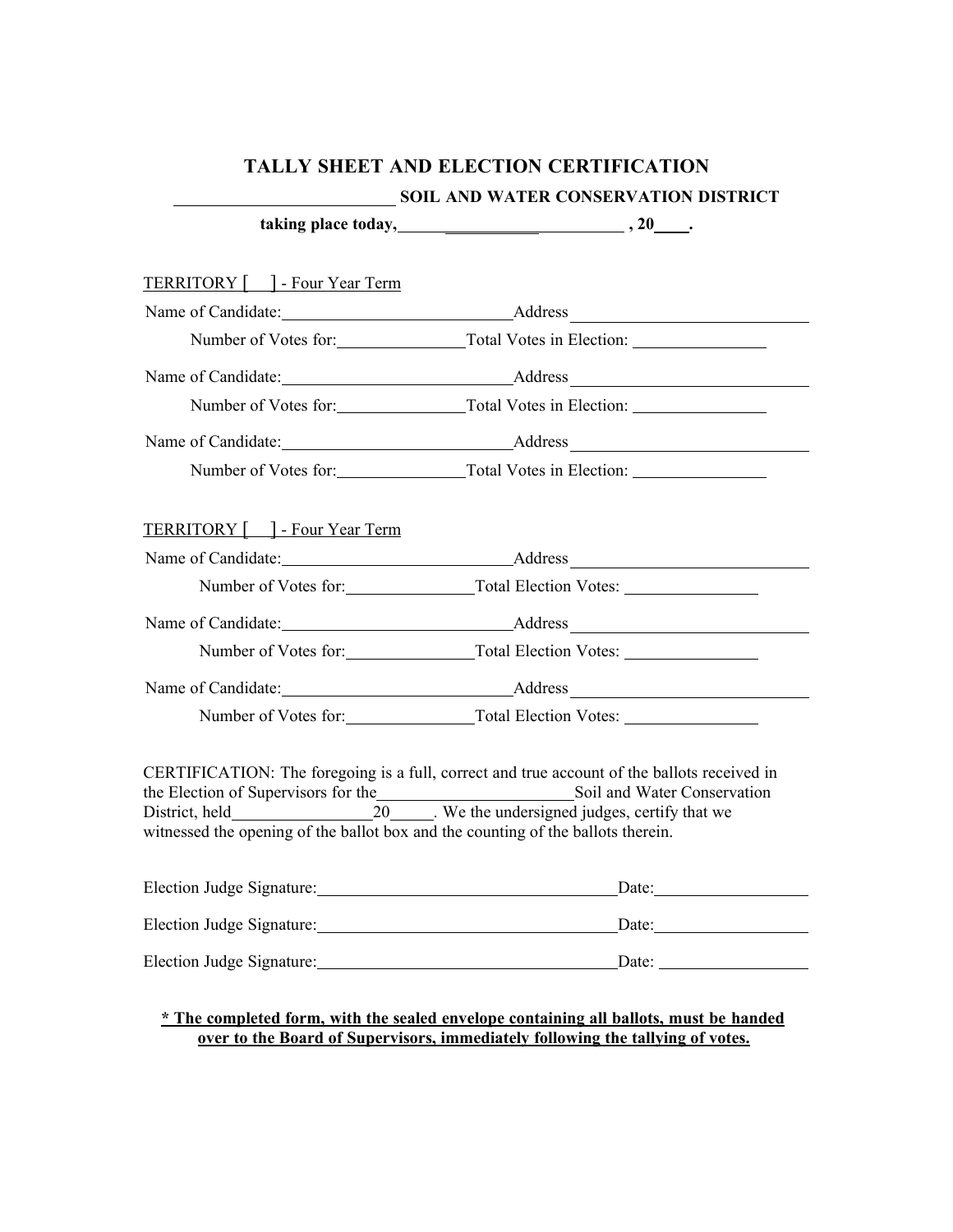|                                                                                                            | SOIL AND WATER CONSERVATION DISTRICT                                                                                                                   |                |
|------------------------------------------------------------------------------------------------------------|--------------------------------------------------------------------------------------------------------------------------------------------------------|----------------|
|                                                                                                            |                                                                                                                                                        |                |
| Name of Candidate                                                                                          | Complete Address                                                                                                                                       | Votes Received |
| Territory $\begin{bmatrix} \phantom{-} \end{bmatrix}$                                                      |                                                                                                                                                        |                |
|                                                                                                            | <u> 1980 - Andrea Andrew Maria (h. 1980).</u>                                                                                                          |                |
| the control of the control of the control of the control of the control of the control of<br>Territory [ ] | <u> 1989 - Andrea Andrew Maria (b. 1989)</u>                                                                                                           |                |
|                                                                                                            | <u> Alexandro de la contrada de la contrada de la contrada de la contrada de la contrada de la contrada de la co</u>                                   |                |
| <u> 1989 - Johann Stein, mars an deus an deus Amerikaansk kommunister (</u>                                | <u> 1990 - Johann Stein, mars an deus an deus an deus an deus an deus an deus an deus an deus an deus an deus an </u><br>Total Votes Cast in Election: |                |
| CERTIFICATION: According to the Tally Sheet, certified by________________________,                         |                                                                                                                                                        |                |
| of the above election, the foregoing is a full, correct and true account of the votes received in the      |                                                                                                                                                        |                |
| Election of Supervisors for the Soil and Water Conservation District                                       |                                                                                                                                                        |                |
| Missouri, held on________________, 20_______.                                                              |                                                                                                                                                        |                |
| Board Member Signature: Management of Member Signature:                                                    |                                                                                                                                                        |                |
|                                                                                                            |                                                                                                                                                        |                |
|                                                                                                            |                                                                                                                                                        |                |

# **REPORT AND CERTIFICATION OF ELECTION FORM SOIL AND WATER CONSERVATION DISTRICT**

\* Please note that the board members certifying this election shall be from the areas NOT represented in this Election process.

NOTE TO DISTRICT: Two copies of this report and Certification should be made with the names and correct addresses of all the nominees typed in the proper places, by areas, before tallying the election votes. Be sure the names are properly spelled and correspond to the nominee's signature. After both sheets are properly certified, mail one copy to the State Soil and Water Conservation District Commission, P O Box 176, Jefferson City, Missouri 65102. Keep one copy for the District files.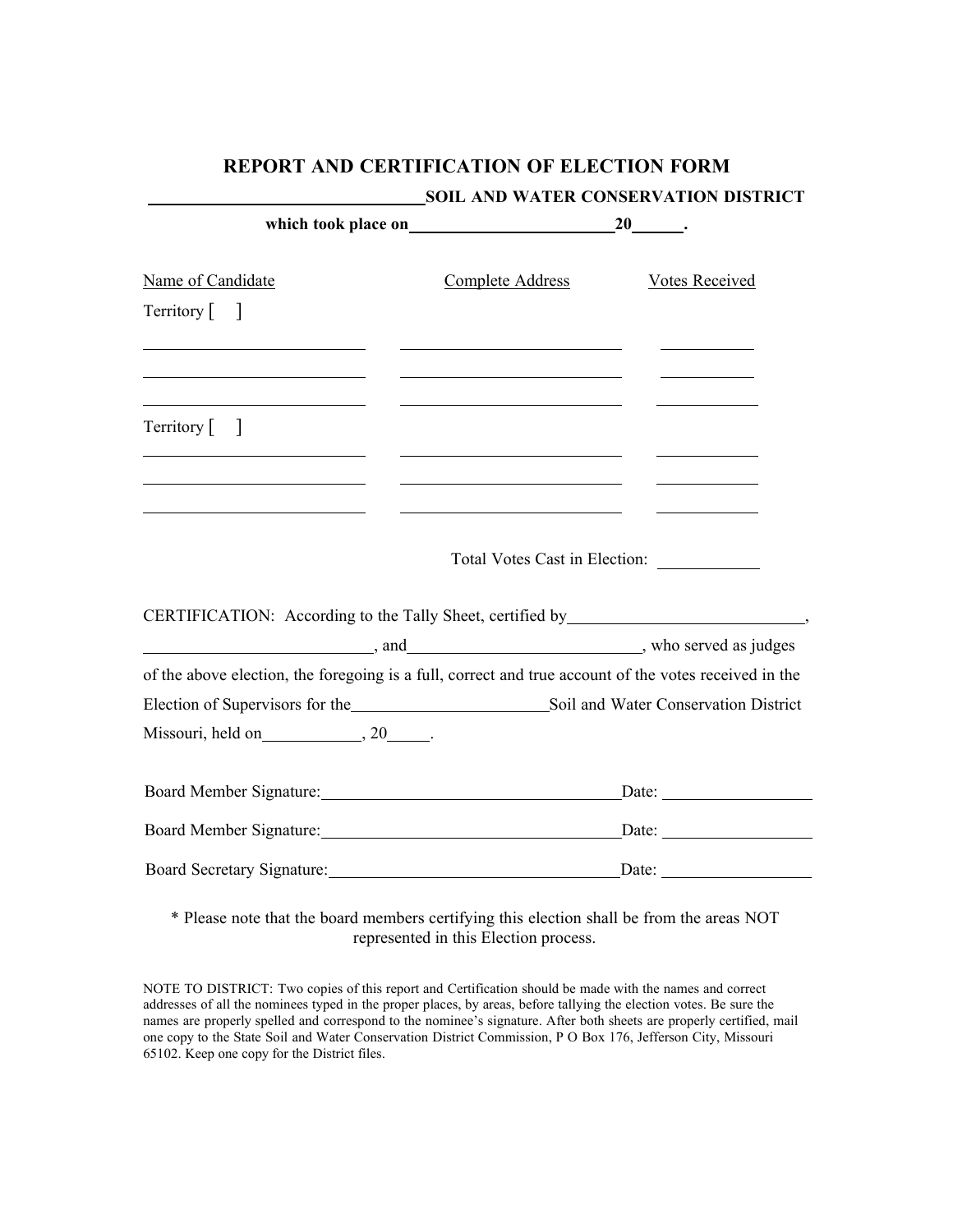# **SAMPLE JOB APPLICATION**

| PERSONAL:                           |          |                                                                                  |         |       |
|-------------------------------------|----------|----------------------------------------------------------------------------------|---------|-------|
|                                     |          |                                                                                  |         |       |
|                                     |          |                                                                                  |         |       |
|                                     | (Street) | (City)                                                                           | (State) | (Zip) |
|                                     |          |                                                                                  |         |       |
|                                     | (Street) | (City)                                                                           | (State) | (Zip) |
|                                     |          |                                                                                  |         |       |
|                                     |          |                                                                                  |         |       |
|                                     |          |                                                                                  |         |       |
| <b>EDUCATION:</b>                   |          |                                                                                  |         |       |
|                                     |          | Major Course of Study ______________Years Attended_________Graduated ___________ |         |       |
|                                     |          | Additional Education (Name/Address of School) __________________________________ |         |       |
|                                     |          | Major Course of Study ______________Years Attended________Graduated ____________ |         |       |
|                                     |          |                                                                                  |         |       |
| 1) Employer<br>Job Title and Duties |          | WORK EXPERIENCE (most recent employment history first):                          |         |       |
|                                     |          |                                                                                  |         |       |
|                                     |          |                                                                                  |         |       |
|                                     |          | Are you currently employed there? May we contact them? If not, why?              |         |       |
|                                     |          |                                                                                  |         |       |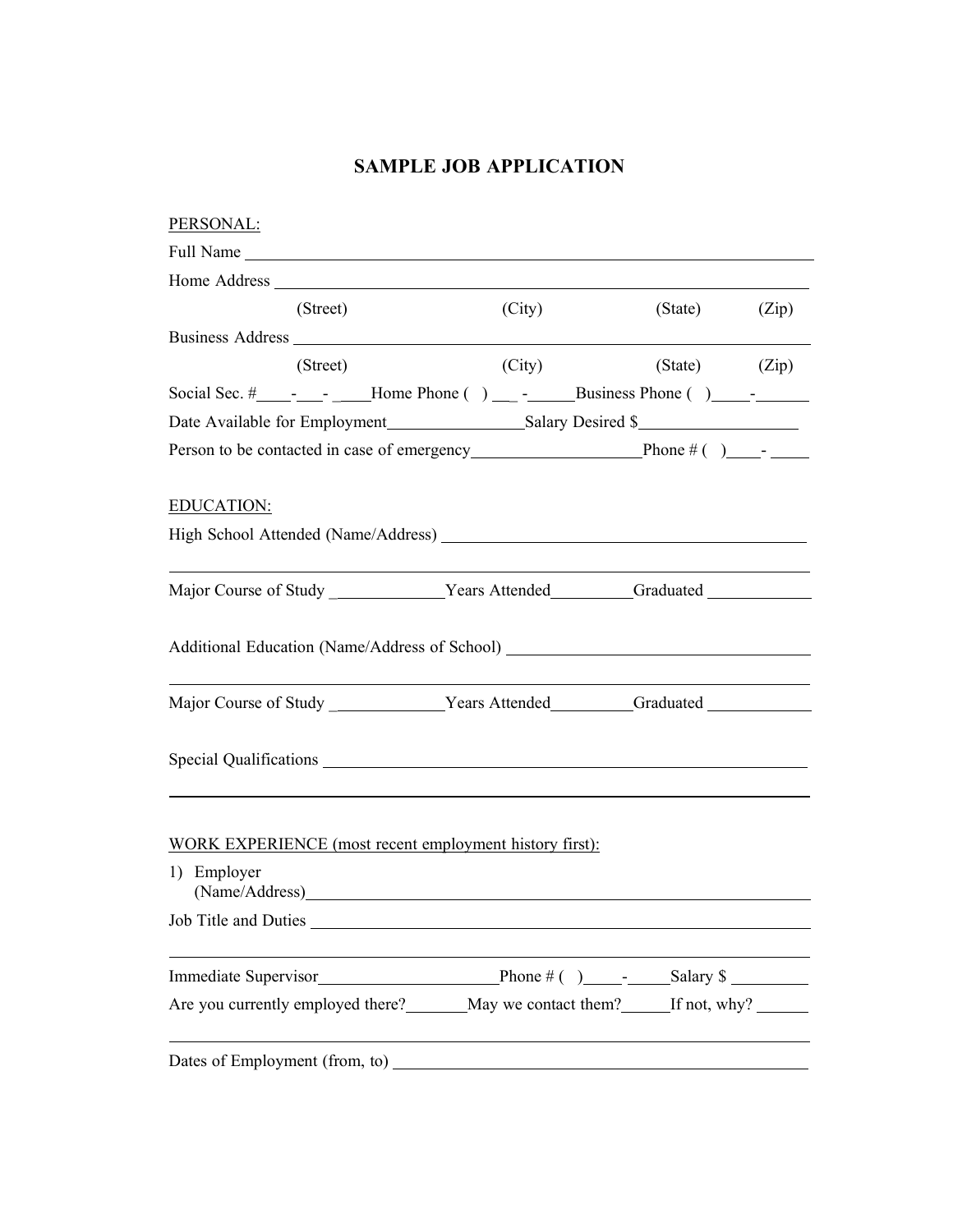| 2) Employer                                                                        |
|------------------------------------------------------------------------------------|
| Job Title and Duties                                                               |
|                                                                                    |
|                                                                                    |
|                                                                                    |
| 3) Employer                                                                        |
| Job Title and Duties                                                               |
|                                                                                    |
|                                                                                    |
| Dates of Employment (from, to)                                                     |
| (attach additional sheet if necessary)                                             |
| REFERENCES:                                                                        |
| List name, address and phone # of three references and years known (no relatives): |
| $\left  \begin{array}{ccc} 1 \end{array} \right $                                  |
|                                                                                    |
|                                                                                    |
|                                                                                    |
|                                                                                    |

How did you learn of this position?

\* Below your signature, at the end of this application, write one paragraph explaining why you would like to work for this Soil and Water Conservation District.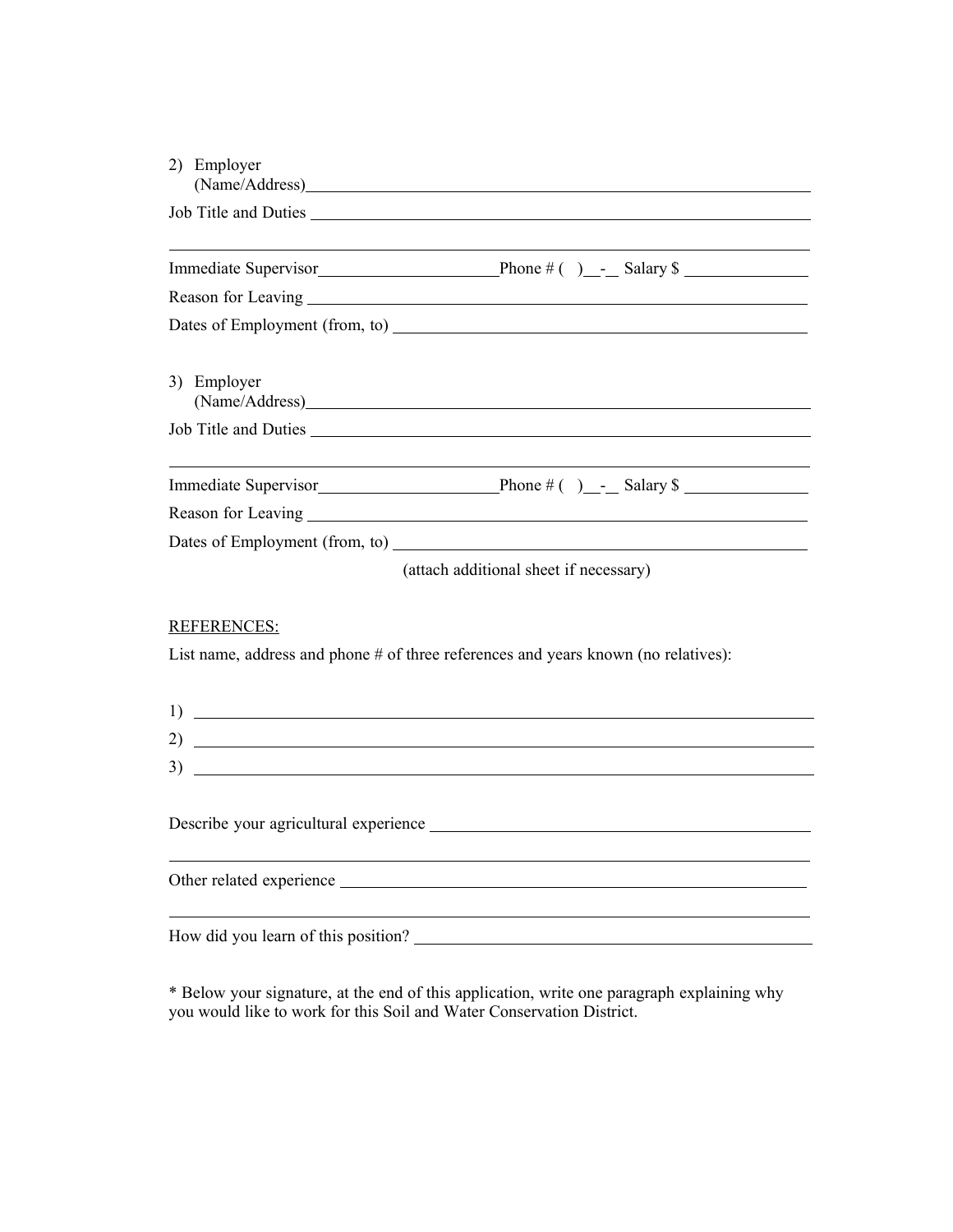# PHYSICAL RECORD:

Are you able to perform the essential function of the job you are seeking, with or without accommodations?

I authorize investigation of all statements contained in this application. I understand that misrepresentation or omission of facts called for is cause for dismissal. I certify that all statements made within this document are true to the best of my knowledge.

|  | Signature of Applicant | Jate |
|--|------------------------|------|
|--|------------------------|------|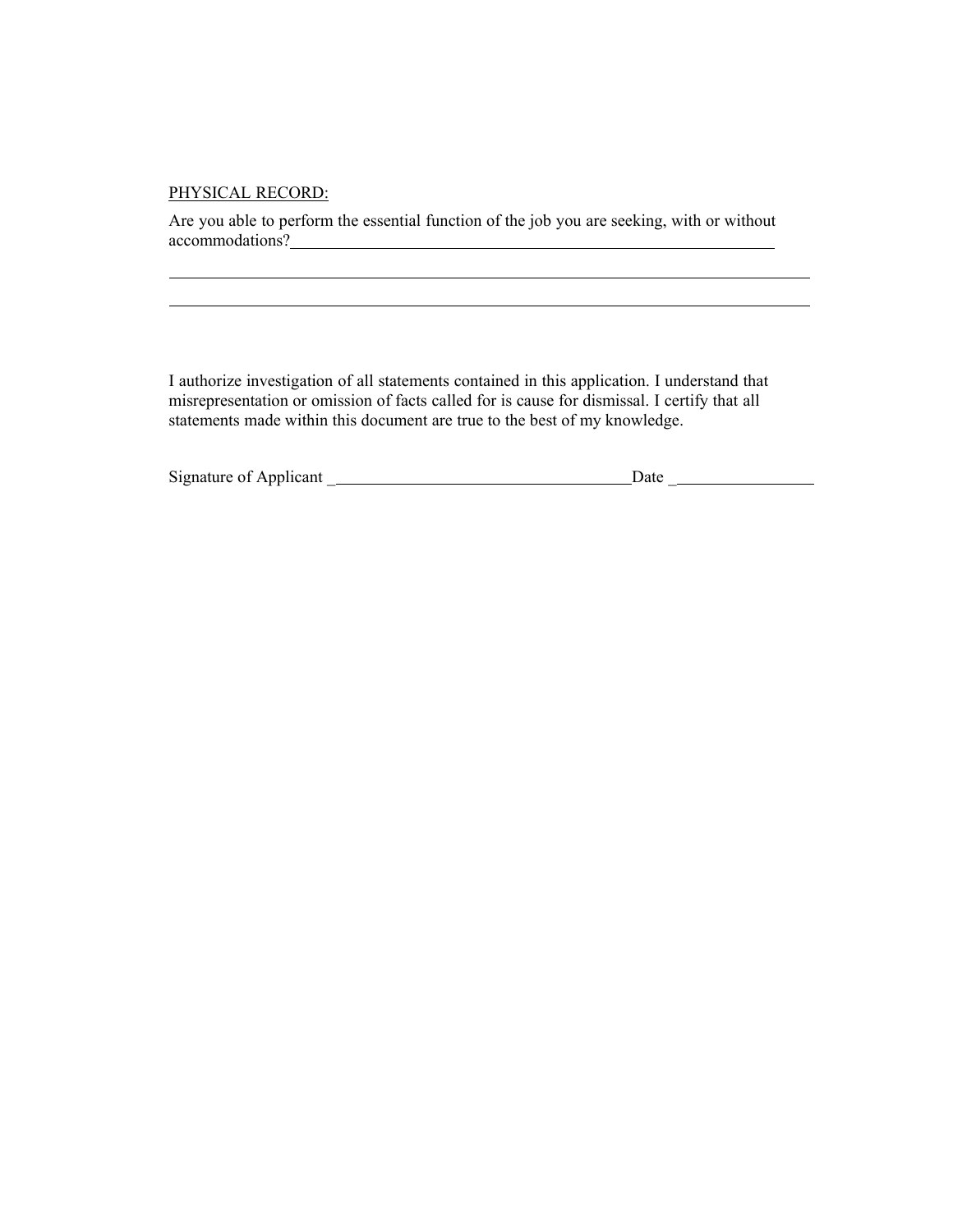# **SAMPLE INTERVIEW QUESTIONS: District Specialist**

1. Assess your strongest personal assets. What do you perceive as being your shortcomings or those areas needing improvement? (understanding the individual as a person will represent what kind of employee they will be).

2. We all look for different things in a job. Describe what you would consider to be the "ideal" job for you? (looking for answers that would allude to liking being outdoors as well as capable of routine office tasks).

3. Use of computers is important for this position. Please describe software that you have experience with, including any experience with accounting, GIS, or other relevant programs.

4. Do you have any experience working with payroll, taxes, bookkeeping, scheduling, time keeping and answering multiple phone lines?

5. Describe your abilities to multi-task.

6. What does Customer Service mean to you? (will possibly allude to skills that will be pertinent in dealing with landowners/operators).

7. Do you have any experience working on a team? (District Specialists work with outside agencies and other district staff).

8. Why are you interested in soil conservation and water quality working in the \_\_\_\_\_\_\_County Soil and Water Conservation District? (Will possibly allude to agricultural background).

9. Typically, the board meetings are held in the evenings one night per month. Is there anything that will prohibit you from attending?

10. What motivates you to do your best work? (this is a self-motivated job)

11. Is there anything that will prevent you from working the job's regular hours and getting to work on time?

12. Is there anything we haven't told you about the job or company that you would like to know?

13. Are there any other attributes you possess that you would like to explain that would give you an advantage over the other applicants?

14. Do you have the ability to travel over rough terrain for an extended period of time?

15. What interests you about this position?

16. Do you have any surveying experience?

17. Do you have any questions for us?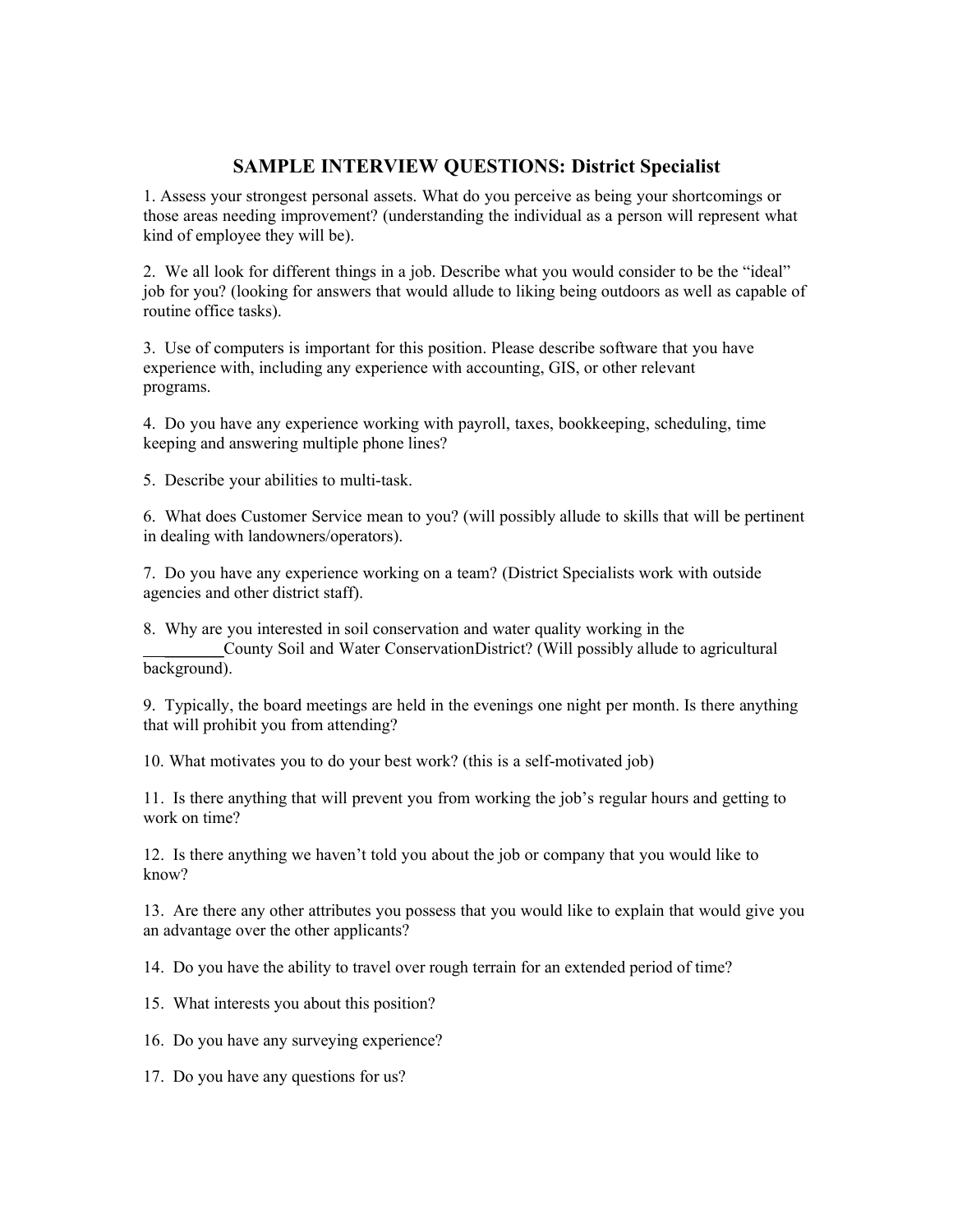# **DISTRICT AUDIT PLAN**

# **MISSOURI DEPARTMENT OF NATURAL RESOURCES**

**SOIL AND WATER CONSERVATION DISTRICT -** 

# **ENGAGEMENT PERIOD -**

# **OBJECTIVES**

- **1. To determine that internal controls are adequate and functioning properly at the soil and water conservation district.**
- **2. To determine that the soil and water conservation district is in compliance with laws, regulations, rules, contracts, grants, policies and procedures including the following:** 
	- **Policies of the soil and water conservation district;**
	- **Chapter 278 "Soil Conservation" of the Revised Statutes of Missouri (RSMo);**
	- **Code of State Regulations (CSR), Title 10-Department of Natural Resources, Division 70- Soil and Water Districts Commission;**
	- **Soil and Water Conservation Districts** *Operation Manual***;**
	- **Soil and Water Conservation Districts** *Quarterly Report Handbook***;**
	- **Soil and Water Conservation Districts** *Cost-Share Handbook***;**
	- **Soil and Water Conservation Districts** *Special Area Land Treatment Program***;**
	- **Soil and Water Conservation District Memorandums; and**
	- **Federal grant agreements for the U.S. Environmental Protection Agency (EPA) Section 319 Non-point Source Implementation Grant, the U.S. Department of Agriculture (USDA) Natural Resources Conservation Service (NRCS) Environmental Quality Incentives Program, and any other grants received by the district.**
- **3. To determine that all receipts, disbursements, and cash balances of the soil and water conservation district are accurately reported in the district's annual financial report and other accounting records.**
- **4. To determine that payment for cost-share and AgNPS SALT are eligible costs and are properly documented and approved.**

| <b>PROCEDURES</b> |                                                                                                                                            | Initials & Date | $W/P$ Ref |
|-------------------|--------------------------------------------------------------------------------------------------------------------------------------------|-----------------|-----------|
|                   | <b>Entrance Conferences</b>                                                                                                                |                 |           |
|                   | A. Meet with the soil and water conservation district to discuss the<br>scope of the engagement and the status of the district activities. |                 |           |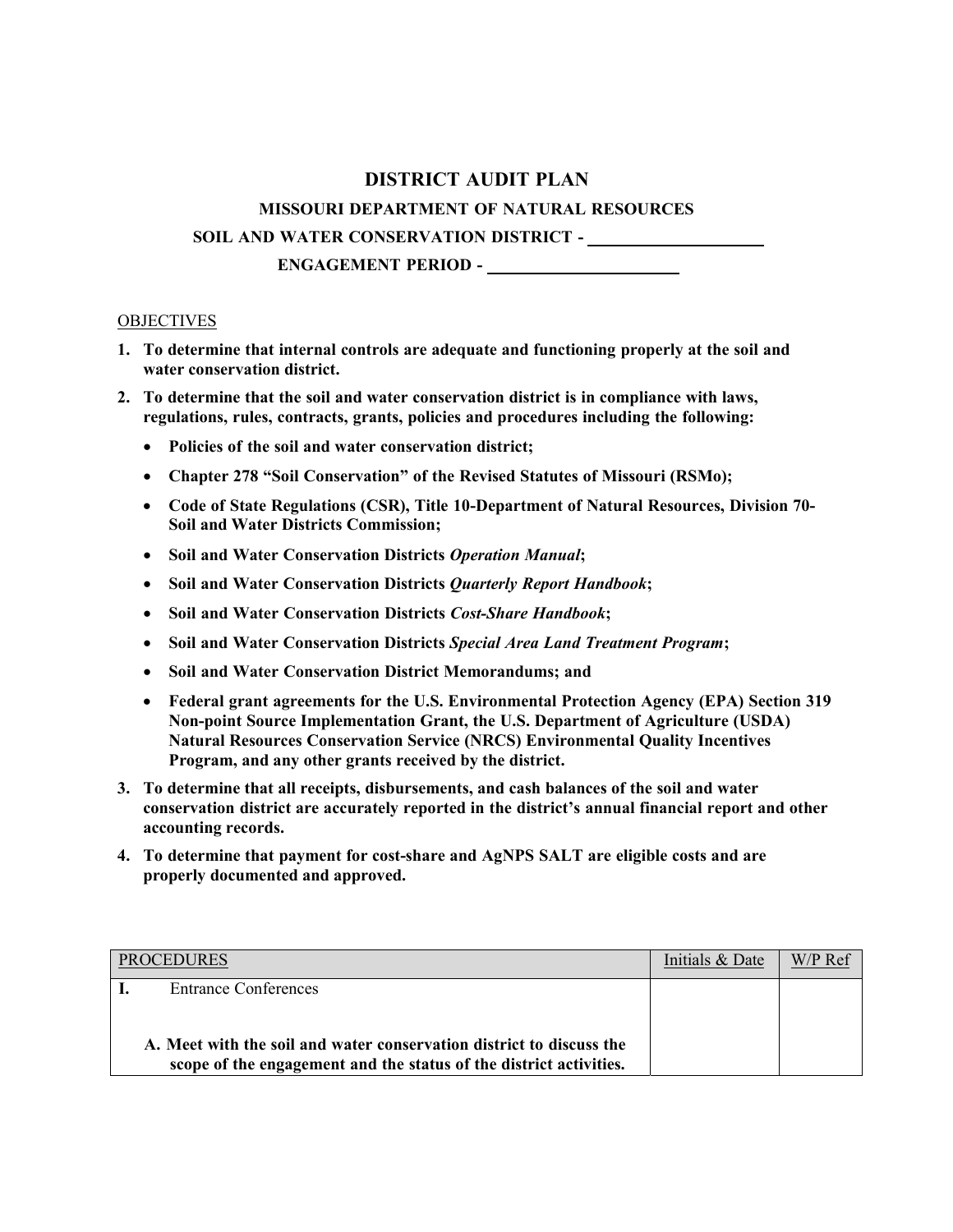|                                                                                                                                                                                                                                                                                                                                                                                                                                                                                                    | The board members should be offered the opportunity to be<br>present at the entrance conference. Notify the Department of<br>Natural Resources (DNR)-Internal Audit Program at least five<br>days in advance of the meeting. |                 |         |
|----------------------------------------------------------------------------------------------------------------------------------------------------------------------------------------------------------------------------------------------------------------------------------------------------------------------------------------------------------------------------------------------------------------------------------------------------------------------------------------------------|------------------------------------------------------------------------------------------------------------------------------------------------------------------------------------------------------------------------------|-----------------|---------|
|                                                                                                                                                                                                                                                                                                                                                                                                                                                                                                    | <b>PROCEDURES</b>                                                                                                                                                                                                            | Initials & Date | W/P Ref |
| П.                                                                                                                                                                                                                                                                                                                                                                                                                                                                                                 | <b>Board Minutes</b><br>Review the "The Missouri Sunshine Law," RSMo Chapter 610 and                                                                                                                                         |                 |         |
|                                                                                                                                                                                                                                                                                                                                                                                                                                                                                                    | the Operations Manual, Chapter VI "Board Meetings."                                                                                                                                                                          |                 |         |
| Obtain minutes of board meetings for the engagement period and<br>up to the current date. Determine if minutes were kept for every<br>board meeting. Determine that approved, signed minutes and<br>attachments were scanned and e-mailed to the DNR-Soil and<br>Water Conservation Program and district coordinator starting<br>July 1, 2008. (Closed session minutes should not be sent.) Read<br>through all board minutes during the engagement period for<br>pertinent facts and information. |                                                                                                                                                                                                                              |                 |         |
|                                                                                                                                                                                                                                                                                                                                                                                                                                                                                                    | Evaluate 6 sets of minutes kept by the board (1 for FY 2007, 1 for<br>FY 2008, 2 for FY 2009 and 2 for FY 2010) utilizing Attachment<br>1, "The Missouri Sunshine Law Compliance Checklist."                                 |                 |         |
|                                                                                                                                                                                                                                                                                                                                                                                                                                                                                                    | On Attachment 1 document whether the district has a written policy<br>regarding the Sunshine Law. Evaluate the policy for<br>reasonableness. Determine that the district has appointed a<br>custodian of records.            |                 |         |
|                                                                                                                                                                                                                                                                                                                                                                                                                                                                                                    | Determine whether the district has procedures regarding requests<br>for district records. Review any requests during the engagement<br>period.                                                                               |                 |         |
|                                                                                                                                                                                                                                                                                                                                                                                                                                                                                                    | <b>PROCEDURES</b>                                                                                                                                                                                                            | Initials & Date | W/P Ref |
| Ш.                                                                                                                                                                                                                                                                                                                                                                                                                                                                                                 | <b>Cash/Revenue</b><br>A. Evaluate internal controls related to cash/revenue, petty cash, and<br>investments utilizing Attachment 2, Internal Control Questionnaire.                                                         |                 |         |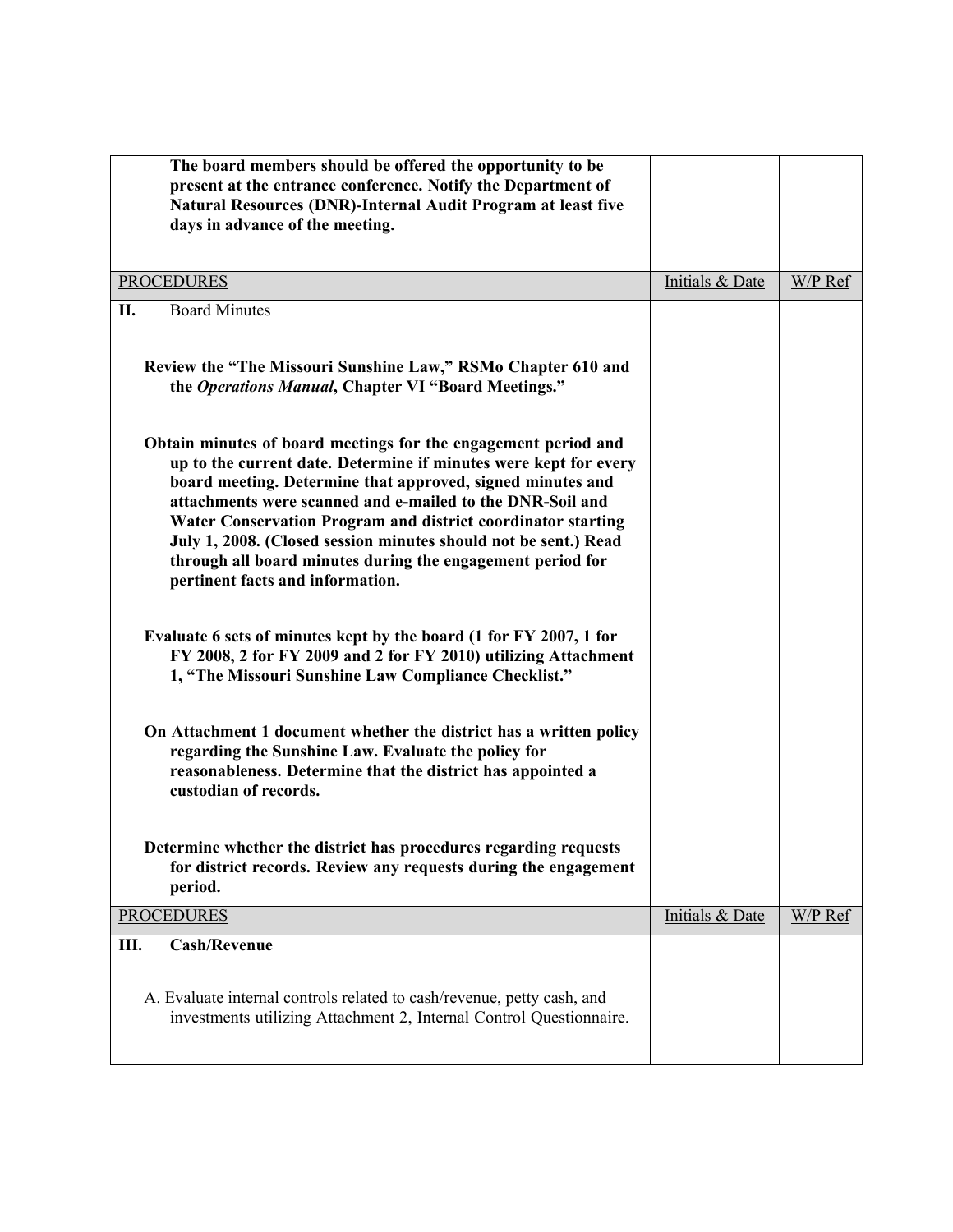|    | B. Review the district checkbook(s) immediately upon arrival at the<br>district office. Photocopy, at a minimum, the last three check stubs<br>for checks written, the next three checks to be issued, and any<br>partially completed checks. Determine that checks are issued in<br>numerical sequence. Determine that checks are not pre-signed.<br>Determine that the check stock inventory is secured. |  |
|----|------------------------------------------------------------------------------------------------------------------------------------------------------------------------------------------------------------------------------------------------------------------------------------------------------------------------------------------------------------------------------------------------------------|--|
|    | C. List all district bank accounts, savings accounts and investments<br>held during the engagement period. Determine that all are tracked in<br>the computer accounting system.                                                                                                                                                                                                                            |  |
|    | D. Review all bank authorization forms and prepare a list of authorized<br>check signers during the engagement period. Determine that<br>terminated employees and ex-board members have been removed<br>from check signing authority.                                                                                                                                                                      |  |
|    | E. Document the bank reconciliation process. Determine who<br>completes the monthly bank reconciliation and whether a board<br>member reviews and approves the bank reconciliation. Vouch the<br>bank reconciliation at June 30 and one additional random month for<br>each year of the engagement period. Determine that the<br>reconciliations were prepared accurately and approved properly.           |  |
|    | F. Reconcile the June 30 cash balance for each year of the engagement<br>period and the most recent month of the current year per the bank,<br>checkbook, and the computer accounting system records. Confirm<br>the June 30 and current balances with the bank.                                                                                                                                           |  |
|    | G. Obtain the district's annual financial reports for the engagement<br>period generated by the DNR provided computer accounting system.<br>Review revenue amounts for accuracy and reasonableness.                                                                                                                                                                                                        |  |
|    | H. Obtain a listing of funds the district received from the DNR for the<br>engagement period. Agree to the district accounting records.                                                                                                                                                                                                                                                                    |  |
| I. | Determine that interest income for all checking and savings accounts<br>and certificates of deposit is recorded for the engagement period.                                                                                                                                                                                                                                                                 |  |
| J. | Confirm the amount received from the County Commission or any                                                                                                                                                                                                                                                                                                                                              |  |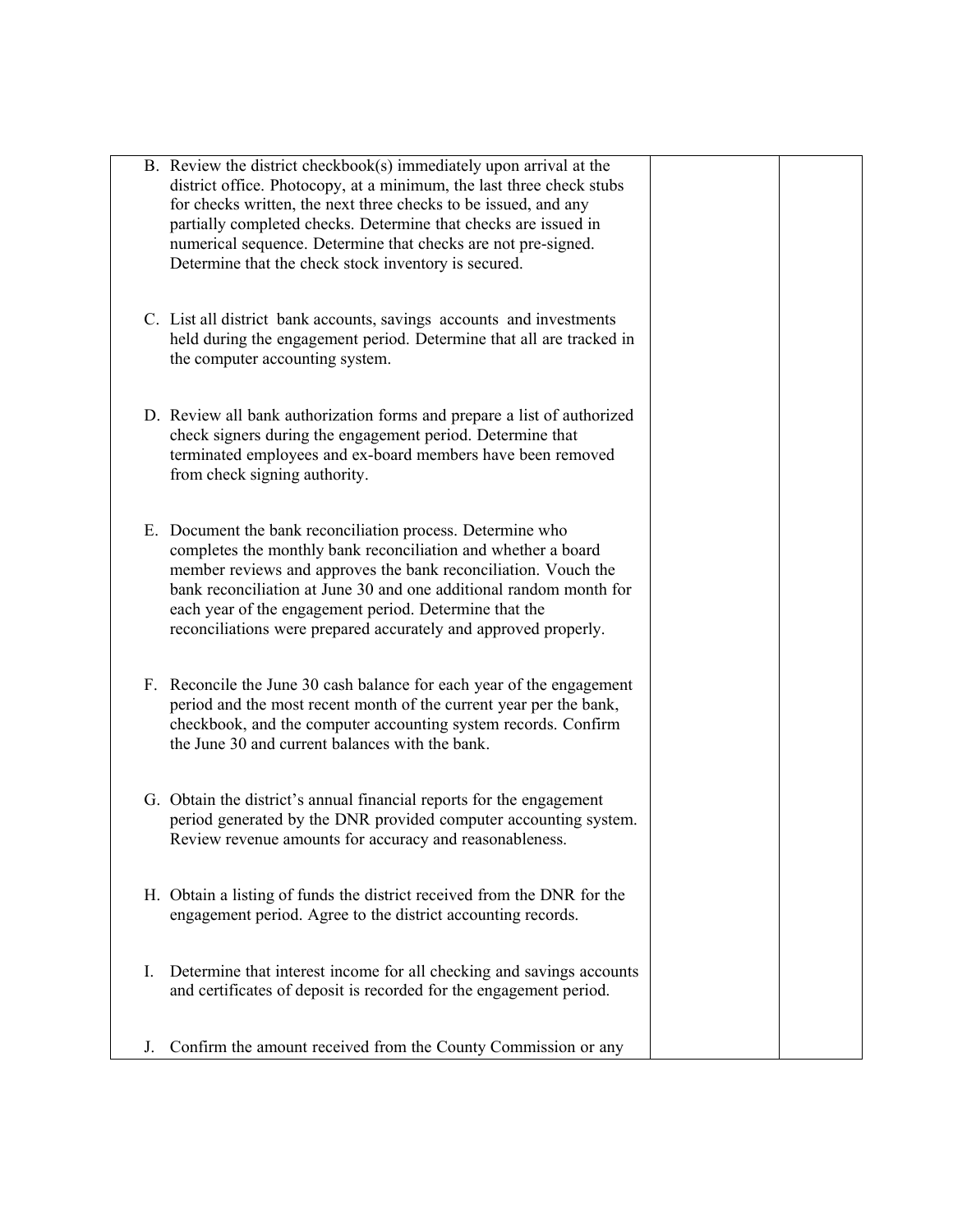|     | other outside entity for the engagement period. Determine the<br>purpose of the funds and if there are any restrictions for which the<br>funds may be utilized. Agree to bank records and district accounting<br>records.                                                                                                                                                                                                   |                 |           |
|-----|-----------------------------------------------------------------------------------------------------------------------------------------------------------------------------------------------------------------------------------------------------------------------------------------------------------------------------------------------------------------------------------------------------------------------------|-----------------|-----------|
|     | K. Determine if the district receives or generates revenue from sources<br>other than the DNR. For other revenue sources, verify the accuracy<br>of those records, including pre-numbered receipts, acre meter<br>readings, equipment rental agreements, usage logs, and records for<br>services/items for resale. Evaluate internal controls related to<br>inventory, resale, and equipment rental utilizing Attachment 2. |                 |           |
|     | L. Determine whether the district has a petty cash fund. Determine that<br>the cash is adequately secured and expenses are proper and<br>supported by documentation.                                                                                                                                                                                                                                                        |                 |           |
|     | <b>PROCEDURES</b>                                                                                                                                                                                                                                                                                                                                                                                                           | Initials & Date | $W/P$ Ref |
| IV. | <b>Expenditures</b><br>A. Evaluate internal controls related to expenditures and procurement<br>utilizing Attachment 2, Internal Control Questionnaire.<br>B. Obtain the district's annual financial reports for the engagement                                                                                                                                                                                             |                 |           |
|     | period generated by the DNR provided computer accounting system.<br>Review expenditure amounts for accuracy and reasonableness.<br>C. Perform review of 10% of the number of transactions of the non-                                                                                                                                                                                                                       |                 |           |
|     | payroll, local expenditures for the engagement period. Review the<br>following attributes:                                                                                                                                                                                                                                                                                                                                  |                 |           |
|     | 1. Canceled check is adequate as to date, payee and amount.                                                                                                                                                                                                                                                                                                                                                                 |                 |           |
|     | 2. Check is signed by authorized personnel and has dual signatures.                                                                                                                                                                                                                                                                                                                                                         |                 |           |
|     | Check has not cleared the bank prior to the check date.<br>3.                                                                                                                                                                                                                                                                                                                                                               |                 |           |
|     | 4. Expenditure has met Attachment 2, Internal Control<br>Questionnaire, questions 41-51.                                                                                                                                                                                                                                                                                                                                    |                 |           |
|     | D. Select a sample of state expenditures and review for above<br>attributes. Pay particular attention to expense accounts.                                                                                                                                                                                                                                                                                                  |                 |           |
|     | E. Determine if the district allows expenses to be paid electronically. If                                                                                                                                                                                                                                                                                                                                                  |                 |           |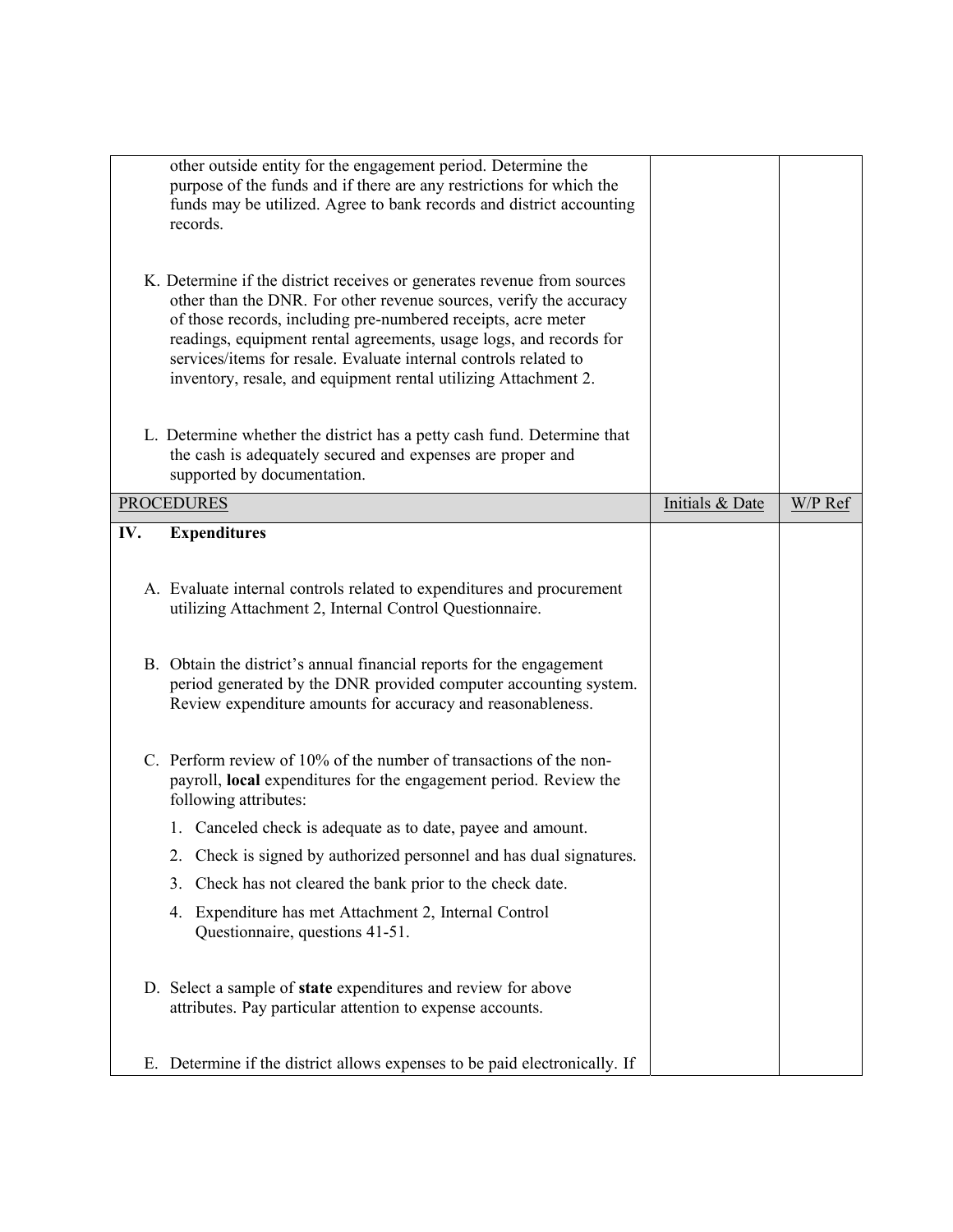|    | so, review the district policy established for approving, reviewing<br>and documenting these expenditures?                                                                                                                                                                                                               |                 |         |
|----|--------------------------------------------------------------------------------------------------------------------------------------------------------------------------------------------------------------------------------------------------------------------------------------------------------------------------|-----------------|---------|
|    | F. Determine if the district provides cellular phones for staff. If so, has<br>the board established a cell phone policy? Review at least 2 invoices<br>per cell phone for each year of the engagement period.                                                                                                           |                 |         |
|    | G. Determine if the district has any credit/debit card accounts.<br>Determine authorized signer, allowable purchases, and credit limits.<br>Determine if the board approves all purchases. Review credit card<br>statements for the engagement period. Review policies associated<br>with credit card purchases.         |                 |         |
|    | <b>PROCEDURES</b>                                                                                                                                                                                                                                                                                                        | Initials & Date | W/P Ref |
| V. | <b>Personnel and Payroll</b>                                                                                                                                                                                                                                                                                             |                 |         |
|    | A. Evaluate internal controls related to personnel and payroll utilizing<br>Attachment 2, Internal Control Questionnaire.<br>B. Review the district's current personnel policy to ensure compliance<br>with applicable laws and regulations (i.e. Fair Labor Standards Act,                                              |                 |         |
|    | Family and Medical Leave Act, etc.).<br>C. Review 25% of payroll records by selecting one quarter for each<br>year of the engagement period. Review the following for all<br>employees employed by the district for the quarter.                                                                                         |                 |         |
|    | 1. Review personnel file for the employee and determine that<br>appropriate forms, such as employment application, position<br>description, performance evaluations, payroll withholding<br>authorization forms, leave records, etc. are included.                                                                       |                 |         |
|    | 2. Review employee timesheets and leave records for the quarter to<br>ensure time worked, compensatory time, vacation and sick leave<br>are accurate, adhere to district policy, and do not conflict with<br>federal or state laws. Ensure that timesheets are signed by the<br>employee and approved by a board member. |                 |         |
|    | 3. Calculate the employee's pay. Ensure taxes are correctly<br>calculated and withheld. Ensure pay rate has been approved by<br>the board.                                                                                                                                                                               |                 |         |
|    | 4. Review canceled check or bank statement to ensure paycheck                                                                                                                                                                                                                                                            |                 |         |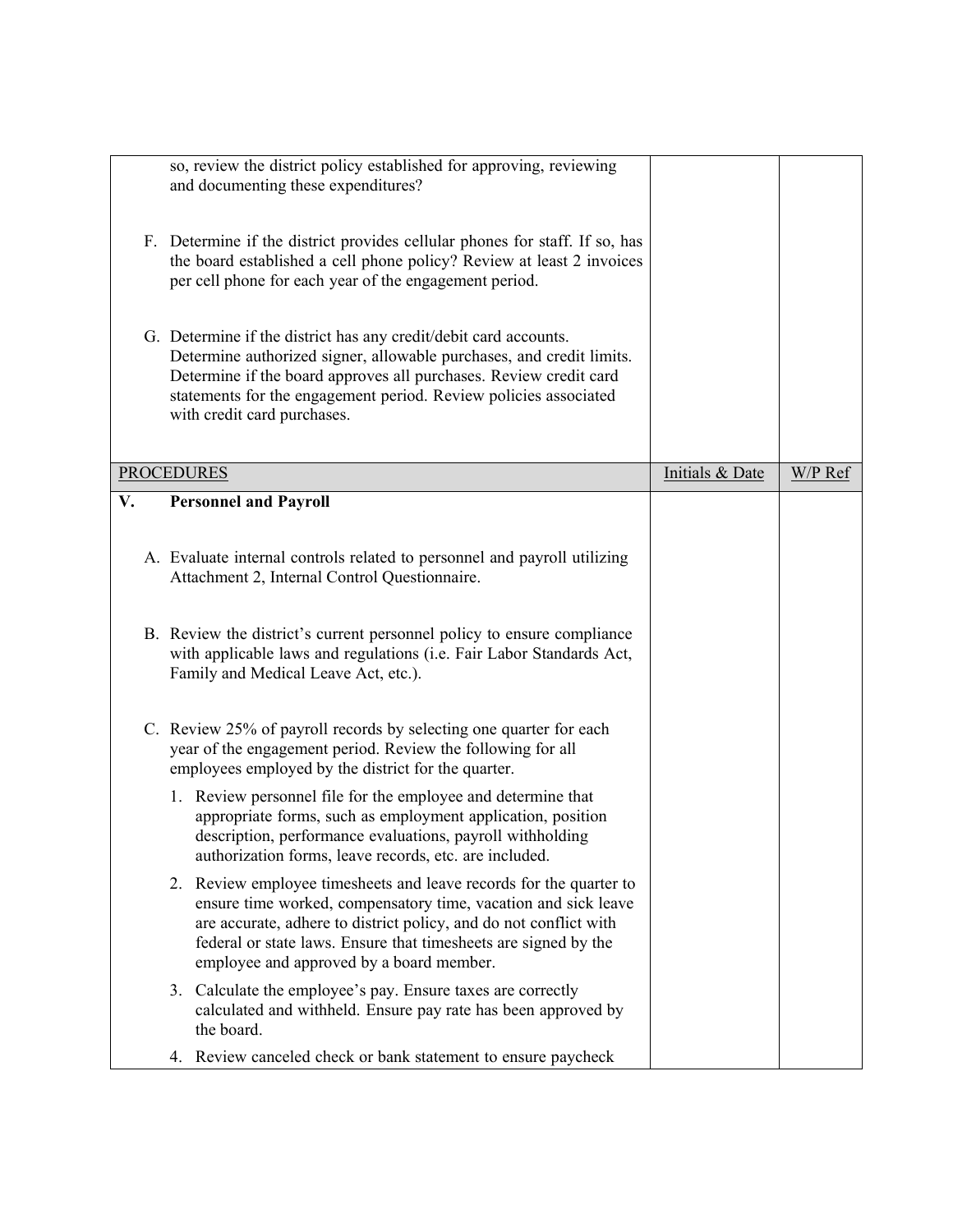| did not clear the bank prior to the end of the pay period.                                                                                                                                                                                  |                 |         |
|---------------------------------------------------------------------------------------------------------------------------------------------------------------------------------------------------------------------------------------------|-----------------|---------|
| 5. Reconcile the Employee Earnings Records to the quarterly 941<br>returns and to the payroll expenditures recorded in the district<br>accounting records.                                                                                  |                 |         |
| D. Review payroll records to ensure state and federal funds are not used<br>for payroll expenses during the same time frame for one employee.                                                                                               |                 |         |
| E. Review cafeteria plan records to ensure the plan is being<br>administered correctly.                                                                                                                                                     |                 |         |
| <b>PROCEDURES</b>                                                                                                                                                                                                                           | Initials & Date | W/P Ref |
| <b>Federal Grants</b><br>VI.                                                                                                                                                                                                                |                 |         |
| A. Obtain a schedule of federal grant awards and expenditures from the<br>district for the following grant programs:                                                                                                                        |                 |         |
| 1. EPA Section 319 Non-point Source Implementation Grant;                                                                                                                                                                                   |                 |         |
| 2. USDA, NRCS Environmental Quality Incentives Program<br>(EQIP); and                                                                                                                                                                       |                 |         |
| 3. Other federal grants.                                                                                                                                                                                                                    |                 |         |
| B. Reconcile the federal expenditures by fiscal year to the district<br>financial statement and to expenditures reported to the DNR.                                                                                                        |                 |         |
| C. If federal expenditures are \$500,000 or greater, determine if the<br>district obtained a single audit in accordance with OMB Circular A-<br>133. Determine if a copy was submitted to the DNR.                                          |                 |         |
| D. Obtain a copy of the A-133 audit. Review the report and provide<br>follow-up on the status of any findings and questioned costs.                                                                                                         |                 |         |
| E. For any purchase of rental equipment using 319 federal grant funds,<br>review the revenue and expenditure records, rental/usage logs, rental<br>agreement, equipment inventory, and equipment repair for accuracy<br>and reasonableness. |                 |         |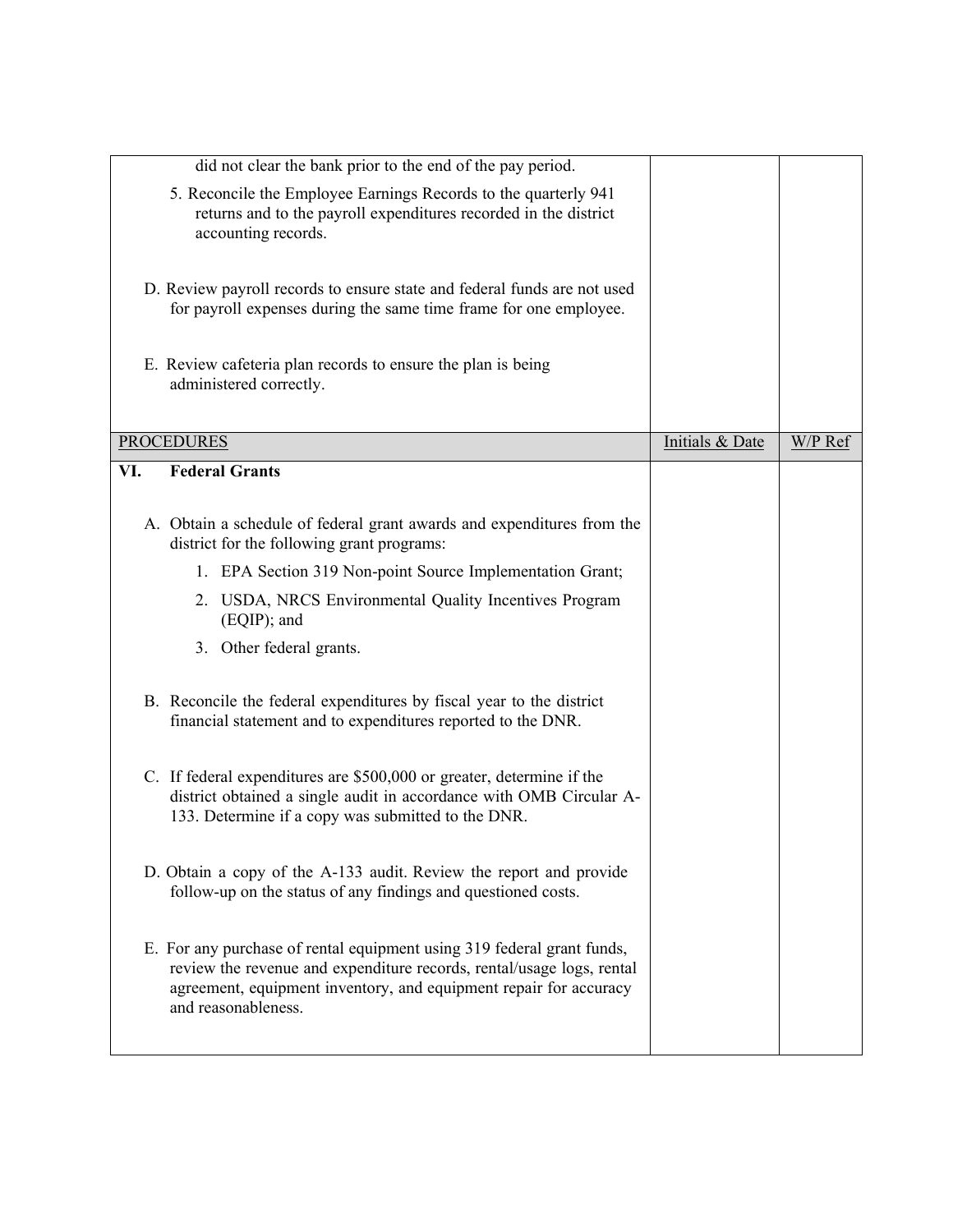|      | <b>PROCEDURES</b>                                                                                                                                                                                                                                                                                                                                                                                                                                                                                                                                                                                                                                                                                                                                                                     | Initials & Date | W/P Ref |
|------|---------------------------------------------------------------------------------------------------------------------------------------------------------------------------------------------------------------------------------------------------------------------------------------------------------------------------------------------------------------------------------------------------------------------------------------------------------------------------------------------------------------------------------------------------------------------------------------------------------------------------------------------------------------------------------------------------------------------------------------------------------------------------------------|-----------------|---------|
| VII. | Other                                                                                                                                                                                                                                                                                                                                                                                                                                                                                                                                                                                                                                                                                                                                                                                 |                 |         |
|      | A. Evaluate internal controls related to inventory/resale/rental utilizing<br>Attachment 2, Internal Control Questionnaire.                                                                                                                                                                                                                                                                                                                                                                                                                                                                                                                                                                                                                                                           |                 |         |
|      | B. Evaluate internal controls related to fixed assets utilizing Attachment<br>2, Internal Control Questionnaire.                                                                                                                                                                                                                                                                                                                                                                                                                                                                                                                                                                                                                                                                      |                 |         |
|      | C. Perform a physical inventory of fixed assets, including office,<br>technical, and rental equipment (which may be located off-site). An<br>inventory of property that has been funded through the Parks and<br>Soil and Water Tax Fund or Local Funds with a value of \$1,000 or<br>more is submitted to the DNR-Soil and Water Conservation Program<br>annually on August 15. State computers and printers should be<br>included. (Operations Manual 4.35)                                                                                                                                                                                                                                                                                                                         |                 |         |
|      | D. Obtain a listing of the current board of supervisors and determine<br>that they are eligible to be on the district board according to RSMo<br>Chapter 278 and 10 CSR 70-2.020.                                                                                                                                                                                                                                                                                                                                                                                                                                                                                                                                                                                                     |                 |         |
|      | E. Obtain a copy of the district's election procedures. Evaluate the<br>district's election policies and procedures by reviewing 2 elections<br>during the engagement period to ensure compliance with state<br>statute and rules utilizing Attachment 3, Election Procedures<br>Questionnaire. (The DNR-Soil and Water Conservation Program<br>indicated elections in 2006 and 2008). Obtain a list of landowners<br>who own land assessed as agricultural from the County Assessor's<br>Office and trace landowners who voted in the district elections to the<br>County Assessor's list. If there were 40 or less total votes per<br>election, verify the total number of votes cast or 20, whichever is<br>less. If there were over 40 total votes cast per election, verify 50%. |                 |         |
|      | F. Document any appearance of conflict of interest or nepotism<br>occurring in the district (Operations Manual, IX 9.10).                                                                                                                                                                                                                                                                                                                                                                                                                                                                                                                                                                                                                                                             |                 |         |
|      | G. Prepare a listing of outstanding obligations of the district at June 30<br>of each year of the engagement period, such as office rent, utilities,<br>insurance, etc. Also include any obligations that were paid by other<br>entities, such as the County Commission, that may need to be                                                                                                                                                                                                                                                                                                                                                                                                                                                                                          |                 |         |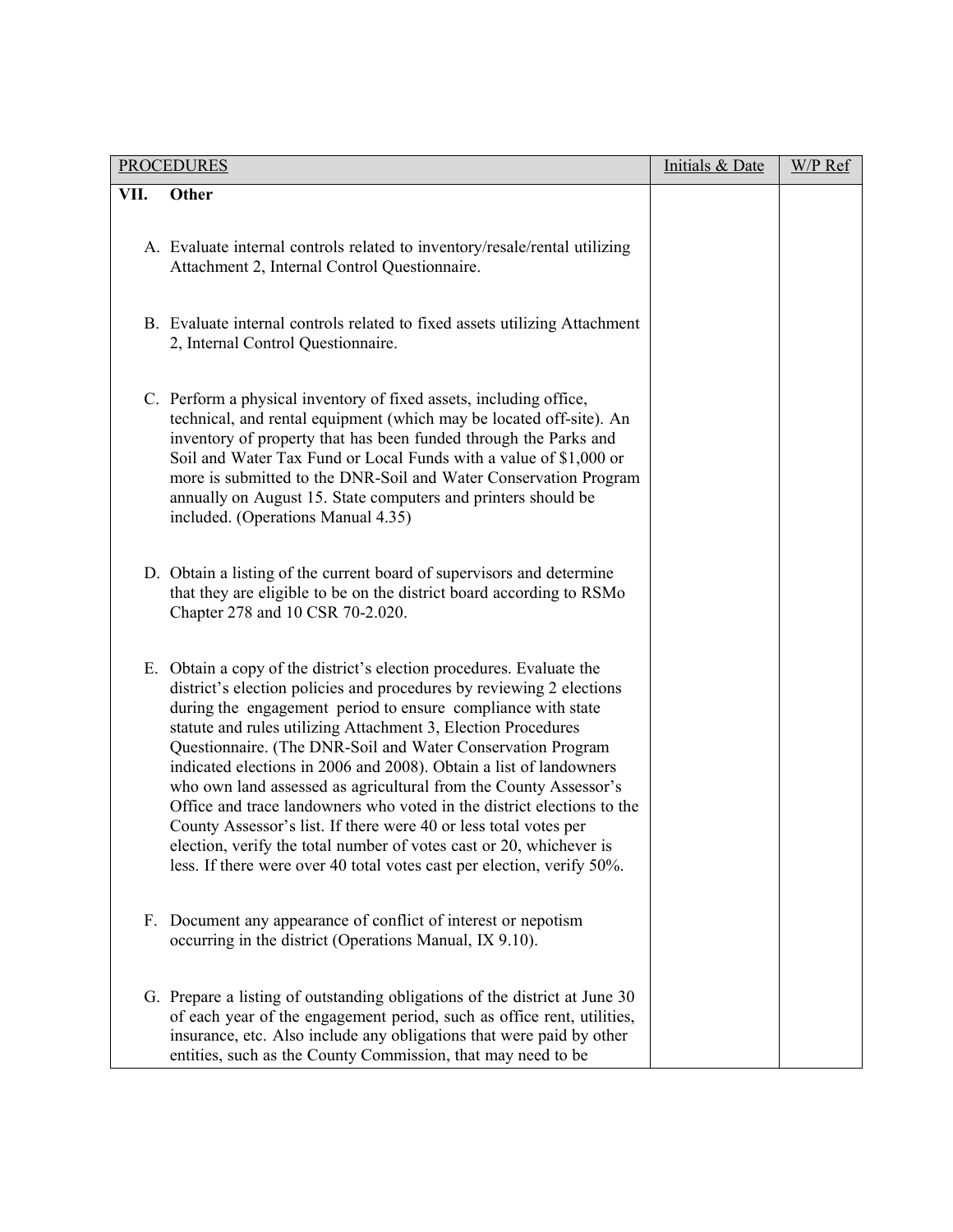|    | reimbursed.                                                                                                                                                                                                                                                                                                                                                                                            |                 |         |
|----|--------------------------------------------------------------------------------------------------------------------------------------------------------------------------------------------------------------------------------------------------------------------------------------------------------------------------------------------------------------------------------------------------------|-----------------|---------|
|    | H. Review the security of the office and rental equipment. Determine<br>whether terminated employees/board members have returned keys.<br>Determine whether new locks have been installed.                                                                                                                                                                                                             |                 |         |
| L. | For a district that is not housed with NRCS determine if the facility<br>is ADA compatible.                                                                                                                                                                                                                                                                                                            |                 |         |
| J. | For a district that had the USDA office closed and the district<br>received the Rent and Utilities Grant from the DNR, determine that<br>the district has a written lease agreement. Review for<br>reasonableness and agreement with invoices submitted for payment<br>to DNR. (12 districts - Camden, Carter, Iron, Dent, Madison,<br>Maries, Ozark, Pulaski, Reynolds, Stone, Taney, and Washington) |                 |         |
|    | <b>PROCEDURES</b>                                                                                                                                                                                                                                                                                                                                                                                      | Initials & Date | W/P Ref |
|    | VIII. Cost-Share                                                                                                                                                                                                                                                                                                                                                                                       |                 |         |
|    | NOTE: Any reference made to "contract" is equivalent to "application";<br>"contract payment" is equivalent to "claim"; and "change order" is<br>equivalent to "amendment" for fiscal years 2007 and 2008.                                                                                                                                                                                              |                 |         |
|    | A. Verify the district has the Cost-Share Memorandum of<br>Understanding between the district and the Soil and Water Districts<br>Commission on file. CSH II-1                                                                                                                                                                                                                                         |                 |         |
|    | B. Verify the district has the Cooperative Working Agreement that<br>formalizes a partnership between the Soil and Water Districts<br>Commission, the district board, and the NRCS on file. CSH V-1                                                                                                                                                                                                    |                 |         |
|    | C. Document the district's policies and procedures for cost-share and<br>evaluate for compliance with the program guidelines. Determine<br>whether the board has authorized any board members to approve<br>cost-share forms between board meetings. Determine who has a<br>password and access to MoSWIMS.                                                                                            |                 |         |
|    | D. Determine that cost-share contract payments and supporting                                                                                                                                                                                                                                                                                                                                          |                 |         |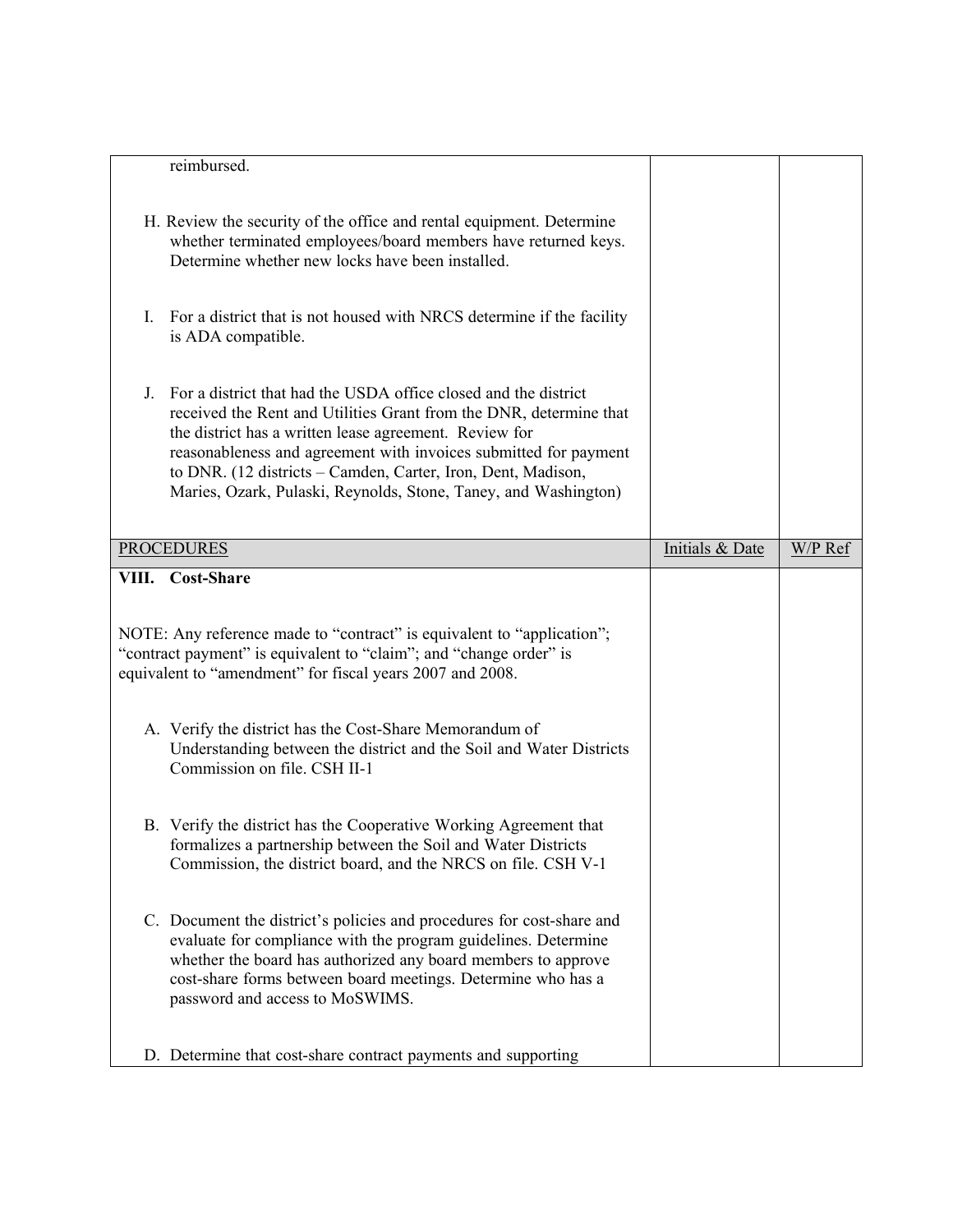|    | documentation are retained for a minimum of 3 full fiscal years.<br>Contract payments for practices with a maintenance life of more<br>than 3 years must be kept for the maintenance life of the practice<br>(these may be boxed and moved from current files). CSH II-12, II-<br>13. Starting in FY 2009, cost-share payments were direct-deposited<br>to the landowner's bank account. If the district maintains the<br>Vendor ACH/EFT Application and Vendor Input Form, determine<br>that the forms are kept in a locked file cabinet as the forms include<br>the landowner's social security number and bank account number.<br>(The district may not maintain the forms. The landowner may<br>submit the forms directly to the Office of Administration.) |
|----|-----------------------------------------------------------------------------------------------------------------------------------------------------------------------------------------------------------------------------------------------------------------------------------------------------------------------------------------------------------------------------------------------------------------------------------------------------------------------------------------------------------------------------------------------------------------------------------------------------------------------------------------------------------------------------------------------------------------------------------------------------------------|
|    | E. Determine whether the district employs a certified District<br>Technician II and/or NRCS has given signature authority for cost-<br>share forms. Check approval letter from DNR-Soil and Water<br>Conservation Program or the technician's certificate for the list of<br>eligible practices.                                                                                                                                                                                                                                                                                                                                                                                                                                                                |
|    | F. Complete the Cost-Share Selection Process Audit Questionnaire<br>utilizing Attachment 4.                                                                                                                                                                                                                                                                                                                                                                                                                                                                                                                                                                                                                                                                     |
|    | G. Review and evaluate all, but not to exceed 10, cost-share contracts in<br>process.                                                                                                                                                                                                                                                                                                                                                                                                                                                                                                                                                                                                                                                                           |
|    | H. Review 5 cancellations for FY 2009 and FY 2010 to ensure the<br>cancellation was printed and at a minimum signed by a board<br>member. (Does not apply to FY 2007 or FY 2008.)                                                                                                                                                                                                                                                                                                                                                                                                                                                                                                                                                                               |
| Ι. | Determine if AgNPS SALT cost-share practices are installed within<br>the AgNPS SALT area. Explain how this is verified.                                                                                                                                                                                                                                                                                                                                                                                                                                                                                                                                                                                                                                         |
| J. | The DNR will select a sample of cost-share for review, including<br>regular cost-share and AgNPS SALT cost-share. Complete the cost-<br>share worksheets for each sample item and evaluate cost-share<br>controls utilizing Attachment 5. Summarize results of the cost-share<br>file review and analysis on the worksheet provided and include in<br>the engagement report.                                                                                                                                                                                                                                                                                                                                                                                    |
|    | K. Document and evaluate the district's policy and procedures for cost-<br>share maintenance. Select a sample of cost-share practices and                                                                                                                                                                                                                                                                                                                                                                                                                                                                                                                                                                                                                       |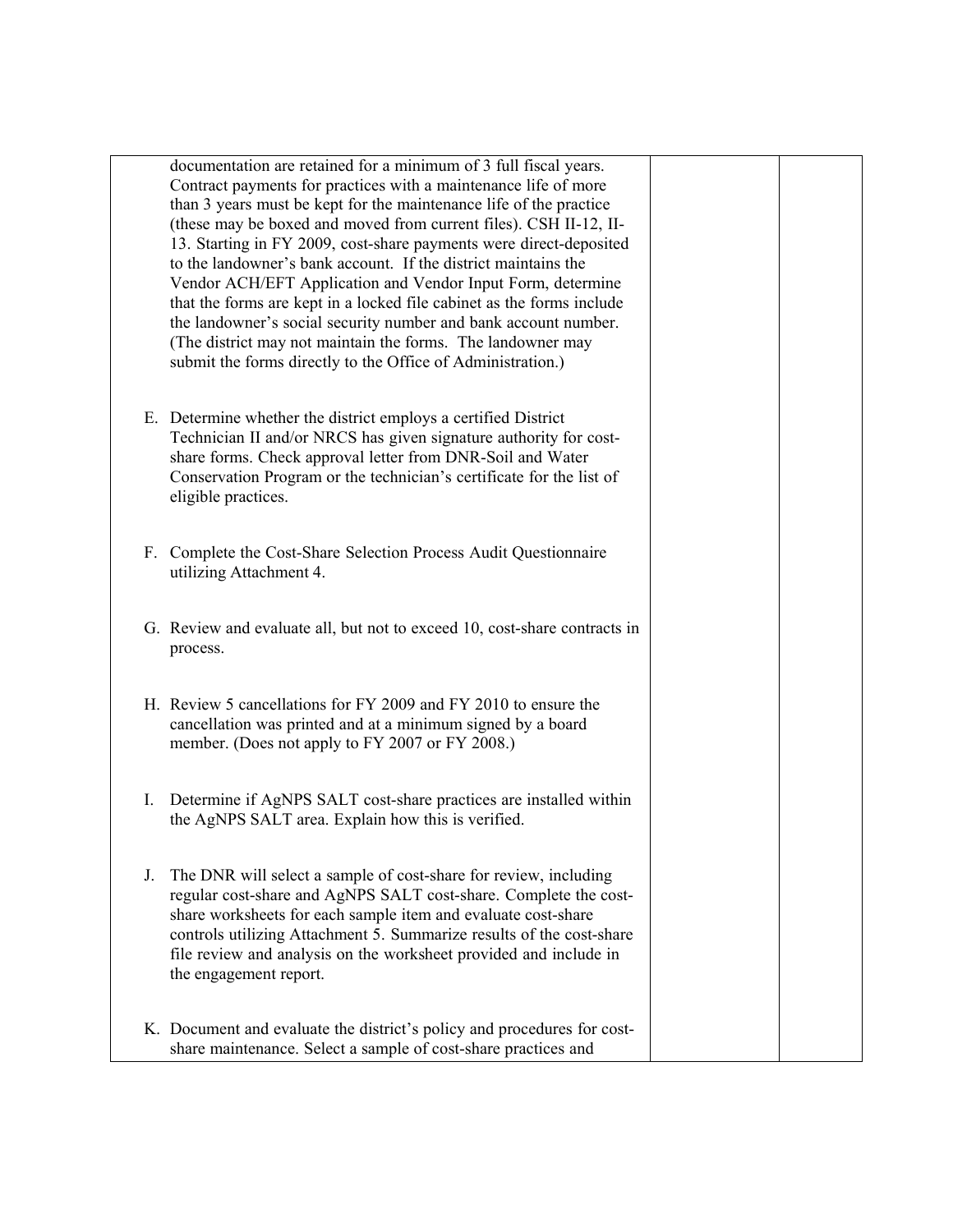|     | review the district's maintenance follow-up.                                                                                                                                                                                         |                 |         |
|-----|--------------------------------------------------------------------------------------------------------------------------------------------------------------------------------------------------------------------------------------|-----------------|---------|
|     | L. Prepare a schedule of cost-share information to be included in the                                                                                                                                                                |                 |         |
|     | audit report that includes DNR funding provided to landowners for                                                                                                                                                                    |                 |         |
|     | regular cost-share and AgNPS SALT.                                                                                                                                                                                                   |                 |         |
|     |                                                                                                                                                                                                                                      |                 |         |
|     | <b>PROCEDURES</b>                                                                                                                                                                                                                    | Initials & Date | W/P Ref |
| IX. | <b>Follow-up</b>                                                                                                                                                                                                                     |                 |         |
|     | A. Review the findings of the previous agreed-upon procedures<br>engagement conducted by an independent auditing firm on behalf of<br>the DNR.                                                                                       |                 |         |
|     | B. Document the status of the findings and the actions that the district<br>has taken to correct the findings. If the current board has not had<br>sufficient time to implement corrective action, the follow-up should<br>state so. |                 |         |
|     | <b>PROCEDURES</b>                                                                                                                                                                                                                    | Initials & Date | W/P Ref |
| X.  | <b>Exit Conference</b>                                                                                                                                                                                                               |                 |         |
|     |                                                                                                                                                                                                                                      |                 |         |
|     | A. Conduct an exit conference with the soil and water conservation                                                                                                                                                                   |                 |         |
|     | district to discuss the results of the engagement. The board                                                                                                                                                                         |                 |         |
|     | members should be offered the opportunity to be present at the                                                                                                                                                                       |                 |         |
|     | exit conference. Prior to the exit conference, e-mail or fax the                                                                                                                                                                     |                 |         |
|     | preliminary findings to the DNR-Internal Audit Program at<br>least 24 hours prior to the exit, unless other arrangements have                                                                                                        |                 |         |
|     | been mutually agreed upon.                                                                                                                                                                                                           |                 |         |
|     |                                                                                                                                                                                                                                      |                 |         |
|     | <b>PROCEDURES</b>                                                                                                                                                                                                                    | Initials & Date | W/P Ref |
| XI. | <b>Report</b>                                                                                                                                                                                                                        |                 |         |
|     |                                                                                                                                                                                                                                      |                 |         |
|     | A. Prepare a report on the engagement in accordance with generally<br>accepted auditing standards, Government Auditing Standards, and<br>the Statements on Standards for Attestation Engagements.                                    |                 |         |
|     | B. The report should include a discussion of the procedures performed                                                                                                                                                                |                 |         |